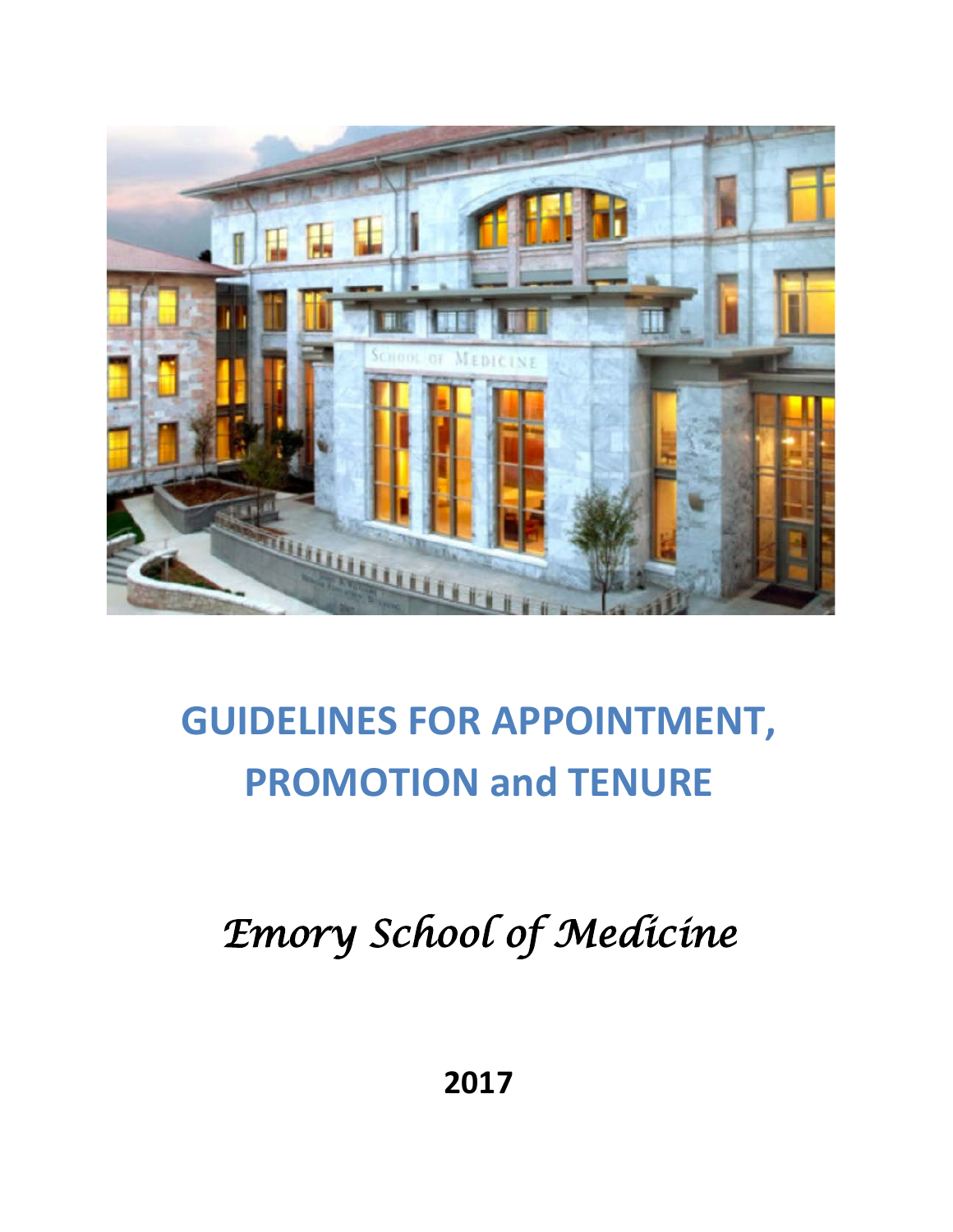# **GUIDELINES FOR APPOINTMENT, PROMOTION, AND TENURE EMORY UNIVERSITY SCHOOL OF MEDICINE**

# **I. IMPLEMENTATION**

These *Guidelines for Appointment, Promotion, and Tenure* (*Guidelines*) are fully effective September 1, 2017, and apply to all faculty appointments, promotions, and grant of tenure in the School of Medicine (School).<sup>[1](#page-1-0)</sup> Departments may adopt these *Guidelines* and so inform the Dean or Departments may propose additional qualifying terms to these *Guidelines*, provided that they comply and do not conflict with Emory University (University) policy, subject to approval by the Dean.

# **II. GENERAL POLICY STATEMENTS**

All recommendations for faculty appointment and promotion by the School, or grant of tenure by the University, are based on qualifications without regard to race, color, religion, sex, sexual orientation, age, ethnic or national origin, disability, or veteran status, except where sex or religion are bona fide occupational requirements, or where a specific disability constitutes a bona fide occupational disqualification.

All policies, procedures, and actions regarding faculty appointment, promotion, grant of tenure, or termination conform to the *University Bylaws* (*Bylaws*) and the *Statement of Principles Governing Faculty Relationships (Statement)*. Individuals appointed to the faculty of the School are subject to all Departmental, School, and University policies, guidelines, and procedures as they exist at the time of appointment or are changed during the period of the faculty appointment, as well as to any applicable governmental laws and regulations.

# **III. GOALS AND PRINCIPLES**

These *Guidelines* are based on the principle that the full spectrum of faculty activities that contribute to the academic mission is valued and deserves recognition. The goal is to provide a framework that allows flexibility in assessing and rewarding the unique achievements and contributions of each faculty member. Fundamentally, all faculty are expected to strive for and achieve excellence and innovation in their major area of academic focus, whether it be scholarship, teaching or professional service, and to make substantial contributions to the other missions. Candidates for promotion are expected to develop outstanding institutional, regional, and national reputations, to become leaders in their fields, and to maintain the high standards that are a hallmark of our faculty.

Appointment as a faculty member in the School of Medicine involves bidirectional obligations between the institution and the faculty member as outlined below.

# **Obligations of the School to the faculty member:**

- 1. Protect the right of each faculty member to academic freedom; that is, the right to pursue knowledge and to write and speak freely as responsible scholars without institutionally imposed, arbitrary restrictions.
- 2. Judge a faculty member as a researcher, educator, clinician, and/or program builder, based solely on legitimate intellectual and professional criteria and without regard to race, color, religion, sex, sexual orientation, age, ethnic or national origin, disability, or veteran status, or any factor prohibited under University policy or applicable law.
- 3. Provide an intellectual environment, appropriate workspace, and opportunity for scholarly achievement.

<span id="page-1-0"></span><sup>&</sup>lt;sup>1</sup> Please see section VII.G.4 for details on promotion actions during the transition period.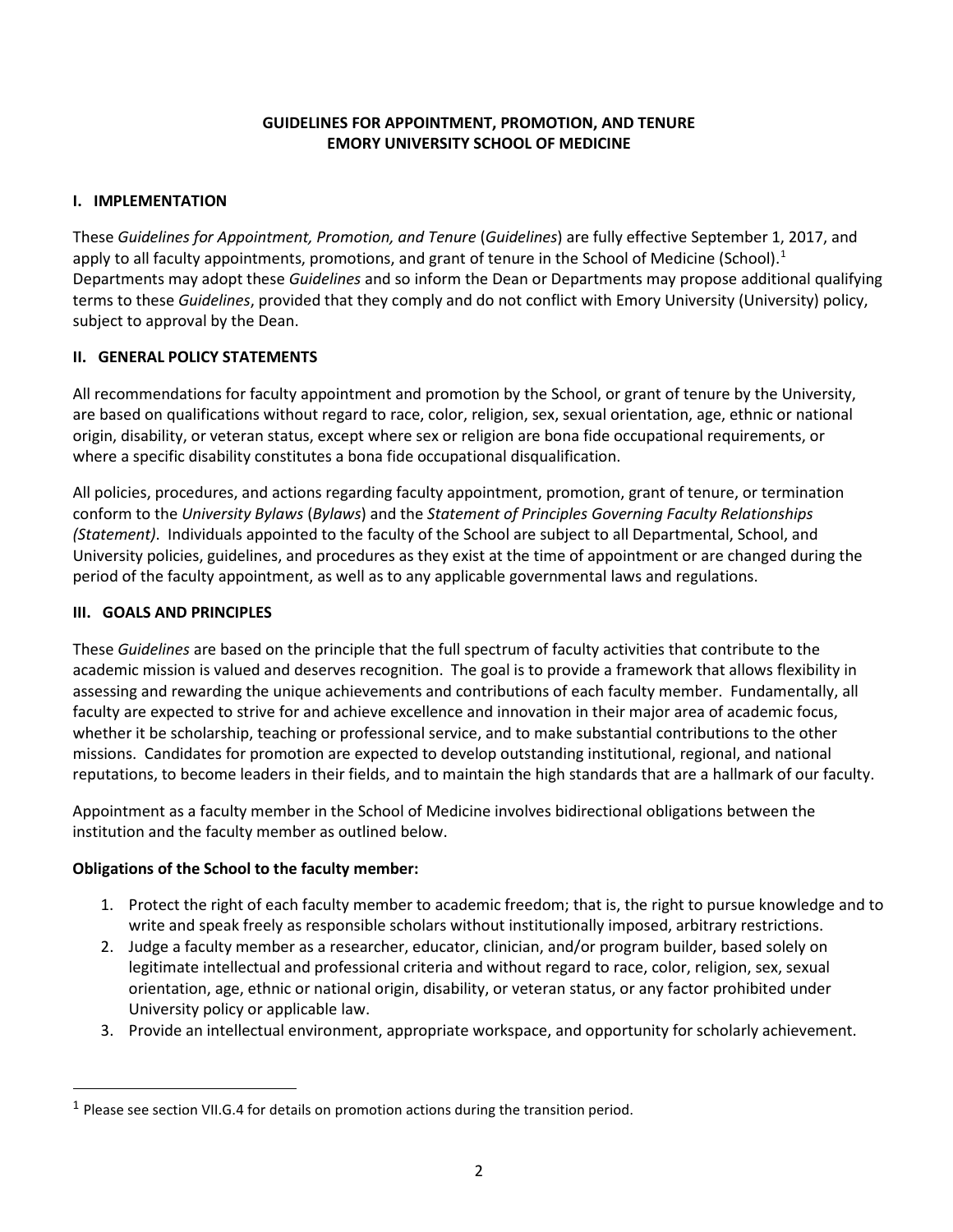- 4. Provide opportunity for academic advancement and to consider appointments and promotions to faculty positions/ranks on the basis of established criteria and procedures.
- 5. Provide compensation appropriate to rank, responsibilities, and accomplishments for the services of its faculty.

# **Obligations of the faculty member to the School:**

- 1. Carry out assigned academic duties.
- 2. Teach, conduct research, and/or care for patients with professional competence, intellectual honesty, and high ethical and professional standards in accordance with applicable policies.
- 3. Develop and continuously improve one's professional abilities.
- 4. Continuously achieve academic productivity consistent with the expectations of one's academic rank.
- 5. Practice responsible financial stewardship.
- 6. Participate in advisory or committee assignments necessary for the development of academic programs, in advising students, and in the governance of the School.
- 7. Devote one's professional energies to activities that further the goals and mission of the School and to share in the more general responsibilities of faculty to the University, the local community, and society at large.

## **IV. LIMITED AND CONTINUOUS APPOINTMENTS AND FACULTY RANKS**

Limited (non-continuous, non-tenured) appointments are granted for a period of time specified in writing to the appointee (usually one year for full-time faculty) and shall be renewed annually unless written notice of non-renewal is provided to the faculty member in accordance with the *Statement* or unless the letter of appointment to the School faculty specifies a terminal employment period of one year or less. Continuous (tenured) appointments may not be terminated, except as described in the *Statement*.

The following ranks are available for appointment or promotion of full-time or part-time faculty. Expected levels of academic accomplishment increase with each rank.

- 1. **Associate and Senior Associate** (limited, non-continuous appointments)
- 2. **Instructor** (limited, non-continuous appointment)
- 3. **Assistant Professor** (limited, non-continuous appointment)
- 4. **Associate Professor** (limited or, for faculty who have been granted tenure, continuous)
- 5. **Professor** (limited or, for faculty who have been granted tenure, continuous)

## **V. CRITERIA FOR APPOINTMENT AND PROMOTION**

## **A. Overview**

Candidates for appointment or promotion to the School faculty are expected to show academic excellence and to participate in all three missions: scholarship, teaching, and professional service. All faculty members must have received their terminal professional degree,<sup>[2](#page-2-0)</sup> and those who provide clinical services must obtain and maintain medical staff privileges and managed care credentialing to perform clinical duties at the healthcare facilities in which they are assigned to practice. In accordance with University policy, non-tenured faculty at junior ranks in the School who wish to attain a continuous appointment must do so within an 11-year period. [See Section VII.B.] At the initial appointment, a faculty member shall be placed on the tenure path, if

<span id="page-2-0"></span><sup>&</sup>lt;sup>2</sup> Terminal degree is defined as the nationally accepted terminal degree in the candidate's field at the time the degree was awarded.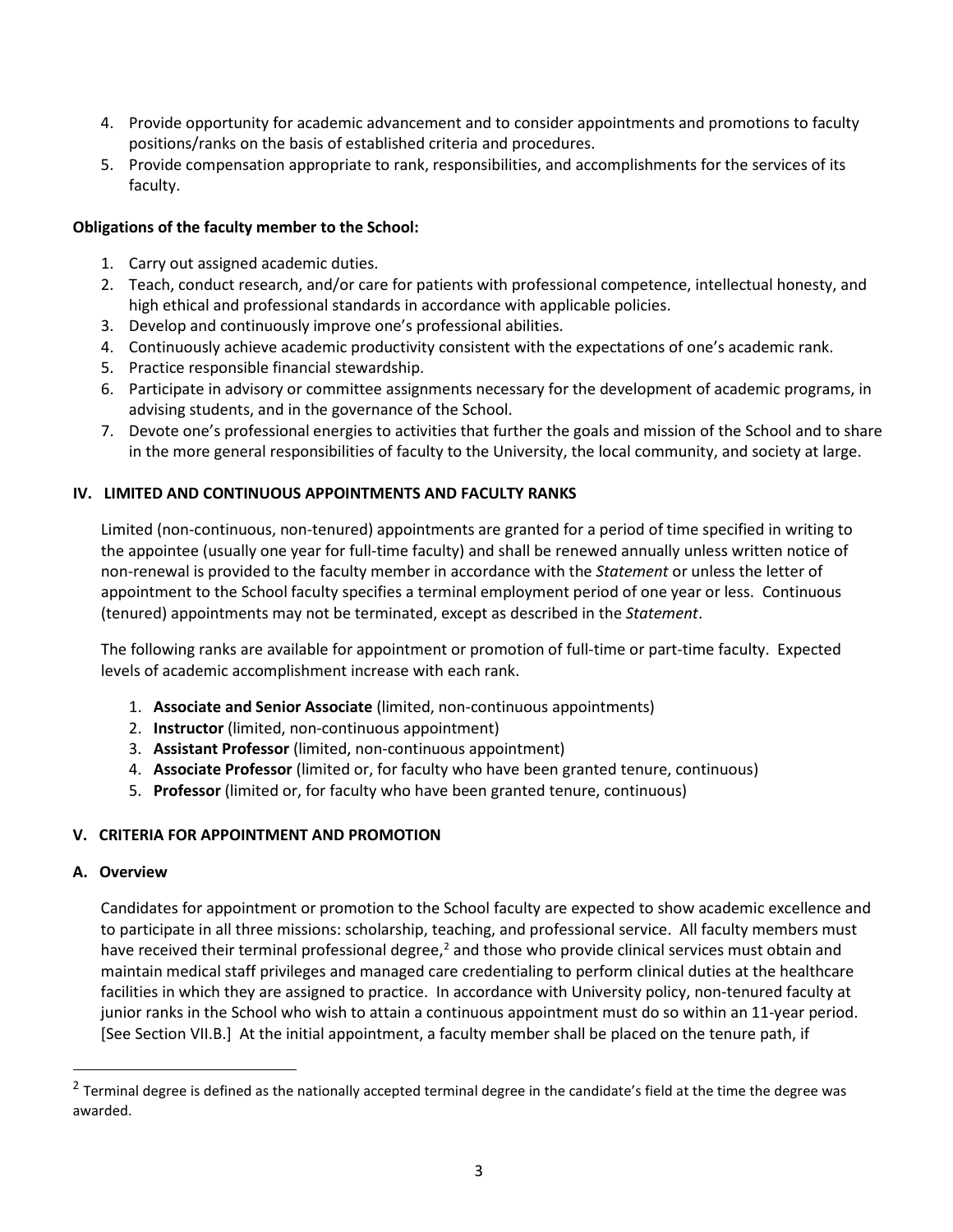applicable, or declare an area of distinction (scholarship, teaching or service) that best represents his/her intended academic career path. This declaration is non-binding, retains tenure eligibility, and may be changed at the time of promotion.

# **B. General requirements for scholarship, teaching, and professional service**

The level of accomplishment in each mission area shall be judged as involvement, achievement, reputation or leadership. Benchmarks have been established at each rank for scholarship **(Table 1)** and for teaching and professional service at the institutional/regional levels **(Tables 2-3)** and the national/international levels **(Tables 4- 5)**. The level of accomplishment attained in each mission area shall be judged as the highest level at which a



candidate demonstrates a sustained pattern of activity. Levels of accomplishment and their relative weights are summarized in the figure below. Criteria can be met by a blend of national/international and institutional/ regional accomplishments in equivalent categories.

**1. Scholarship.** All candidates for appointment or promotion to Associate Professor or Professor shall have demonstrated some accomplishment in scholarly endeavors. Scholarship is defined as the development and dissemination of new knowledge or of new insights into existing knowledge. Scholarly activity also may consist of innovative conceptualizations or novel solutions to health problems that have received national recognition; or of research on, and application of, new concepts in biomedical education. Regardless of its form, the candidate's scholarship must provide promise of continued and recognized creativity. Representative examples of benchmarks for scholarship can be found in **Table 1**.

**2. Teaching.** Candidates who are proposed for appointment or promotion based primarily on their teaching accomplishments shall have demonstrated skill in and dedication to high quality teaching and a capacity and a desire to maintain teaching effectiveness throughout their careers. A candidate's contributions in teaching may include instruction of undergraduate, graduate, and/or post-graduate trainees; sharing knowledge with patients, families, and/or the community; delivering educational presentations to their peers at professional meetings and/or continuing medical education courses; directing one-on-one teaching in the laboratory and/or at the bedside; and mentoring. The quality of a candidate's teaching shall be demonstrated in a teaching portfolio that describes and documents in detail the educational activities of the faculty member. Representative examples of benchmarks for institutional/regional teaching can be found in **Table 2** and for national/international teaching in **Table 4**.

**3. Professional Service.** Candidates who are proposed for appointment or promotion based primarily on their accomplishments in professional service shall have demonstrated contributions to high quality patient care as well as citizenship in the School/University and their professional communities. Evidence of professional skill, medical knowledge, humanistic concern for patients and families, collegiality and the innovative application of techniques and knowledge is required. Citizenship to the professional community involves committee work, conference organization, and peer review, among other activities. The quality of a candidate's service shall be demonstrated in a service portfolio that describes and documents in detail the professional service contributions of the faculty member. Representative examples of benchmarks for institutional/regional professional service can be found in **Table 3** and for national/international professional service in **Table 5**.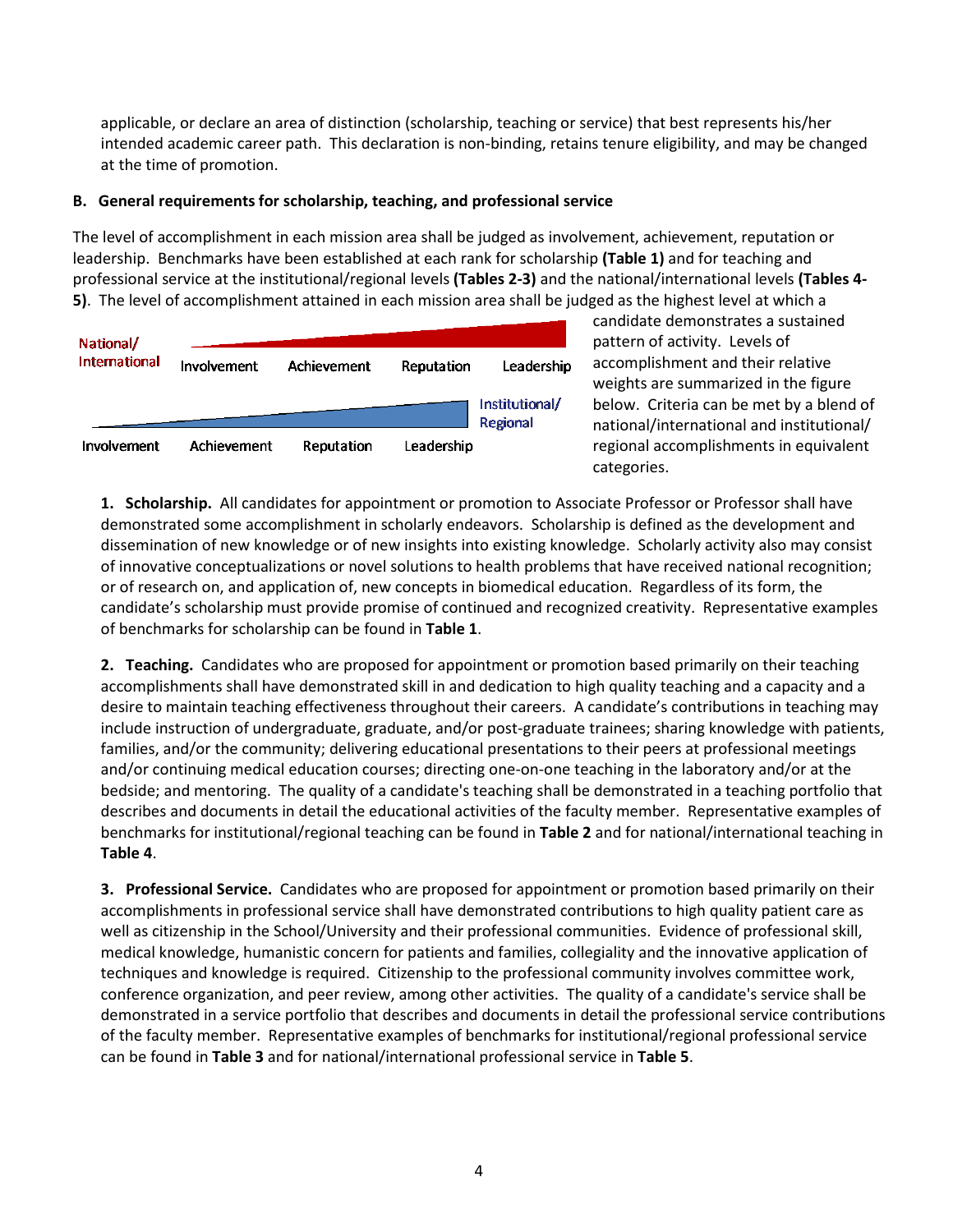**Table 1: Representative Examples of Scholarship Benchmarks for Promotion.** Candidates will be evaluated on quantity, quality, and impact of their accomplishments. They should have demonstrated a sustained pattern of scholarly activities in rank that should include multiple items at the applicable or greater benchmark:

| <b>Scholarship Benchmarks</b>                          |                                                                                                                                                                                                                                                                                                                                                                                                                                                                                                                                                                                                                                                                                                                                                                                                                                  |
|--------------------------------------------------------|----------------------------------------------------------------------------------------------------------------------------------------------------------------------------------------------------------------------------------------------------------------------------------------------------------------------------------------------------------------------------------------------------------------------------------------------------------------------------------------------------------------------------------------------------------------------------------------------------------------------------------------------------------------------------------------------------------------------------------------------------------------------------------------------------------------------------------|
| <b>Involvement</b>                                     | Occasional publications in rank primarily as middle author*<br>$\bullet$<br>Occasional co-investigator roles on grants or contracts<br>$\bullet$<br>Investigator role(s) on local or institutional pilot or seed grants or team science projects<br>$\bullet$<br>Scholarly presentations at regional venues<br>$\bullet$<br>Authorship on abstracts presented at professional meetings<br>Authorship on educational materials<br>$\bullet$<br>Authorship on case reports<br>$\bullet$<br>Contributions to textbooks<br>Creator or editor of local or regional newsletters, blogs, or other media disseminating<br>$\bullet$<br>clinical, educational, or scholarly information                                                                                                                                                   |
| <b>Achievement</b>                                     | Continuous publication record in mid-quartile journals, some as first/last author<br>$\bullet$<br>Multiple sub-investigator or co-investigator roles on grants or contracts, including team<br>$\bullet$<br>science projects<br>PI role on extramural grant(s), including site-PI or project PI<br>$\bullet$<br>Authorship of peer-reviewed review articles in mid-quartile journals<br>$\bullet$<br>Presenting or senior authorship on oral abstract presentations at national meetings<br>$\bullet$<br>Multiple scholarly recognition awards (e.g., travel awards, abstract awards, etc.) from<br>professional societies<br>Substantial evidence of long-term innovative/transformative intellectual contributions to<br>$\bullet$<br>success of the team<br>Authorship on issued patents<br>$\bullet$                         |
| National/<br><b>International</b><br><b>Reputation</b> | Continuous publication record with some first/last authorship on publications in leading<br>$\bullet$<br>refereed journals**<br>Sustained record of federal, foundation, or industry funding with some as principal<br>$\bullet$<br>investigator, project leader, program director, and/or core leader, some currently active**<br>Multiple site-PI roles on grants or contracts<br>$\bullet$<br>Mission-critical investigator roles on multiple funded team science projects<br>$\bullet$<br>Invited authorship on important review articles, chapters, and books<br>$\bullet$<br>Invited editorials or commentaries in leading journals<br>$\bullet$<br>Invited research presentations at national meetings<br>Invited scientific lectures at outside institutions<br>$\bullet$<br>Authorship of licensed patents<br>$\bullet$ |
| National/<br><b>International</b><br>Leadership        | Continuous publication record with some publications in highest impact journals**<br>$\bullet$<br>Sustained record of federal, foundation, or industry funding as principal investigator,<br>$\bullet$<br>project leader, and/or program director **<br>Study chair or PI roles on large multi-investigator grants, contracts, or clinical trials<br>$\bullet$<br>Numerous invited lectures, possibly including keynote presentations, at national or<br>$\bullet$<br>international meetings based on original research<br>Named lectureships, or multiple lecture invitations, at outside institutions<br>$\bullet$<br>Paradigm-shifting research contributions as assessed by peers<br>National/international research recognition awards<br>$\bullet$                                                                         |

\*indicates mandatory benchmark

\*\*Indicates a mandatory benchmark to achieve the indicated ranking in scholarship for tenure decisions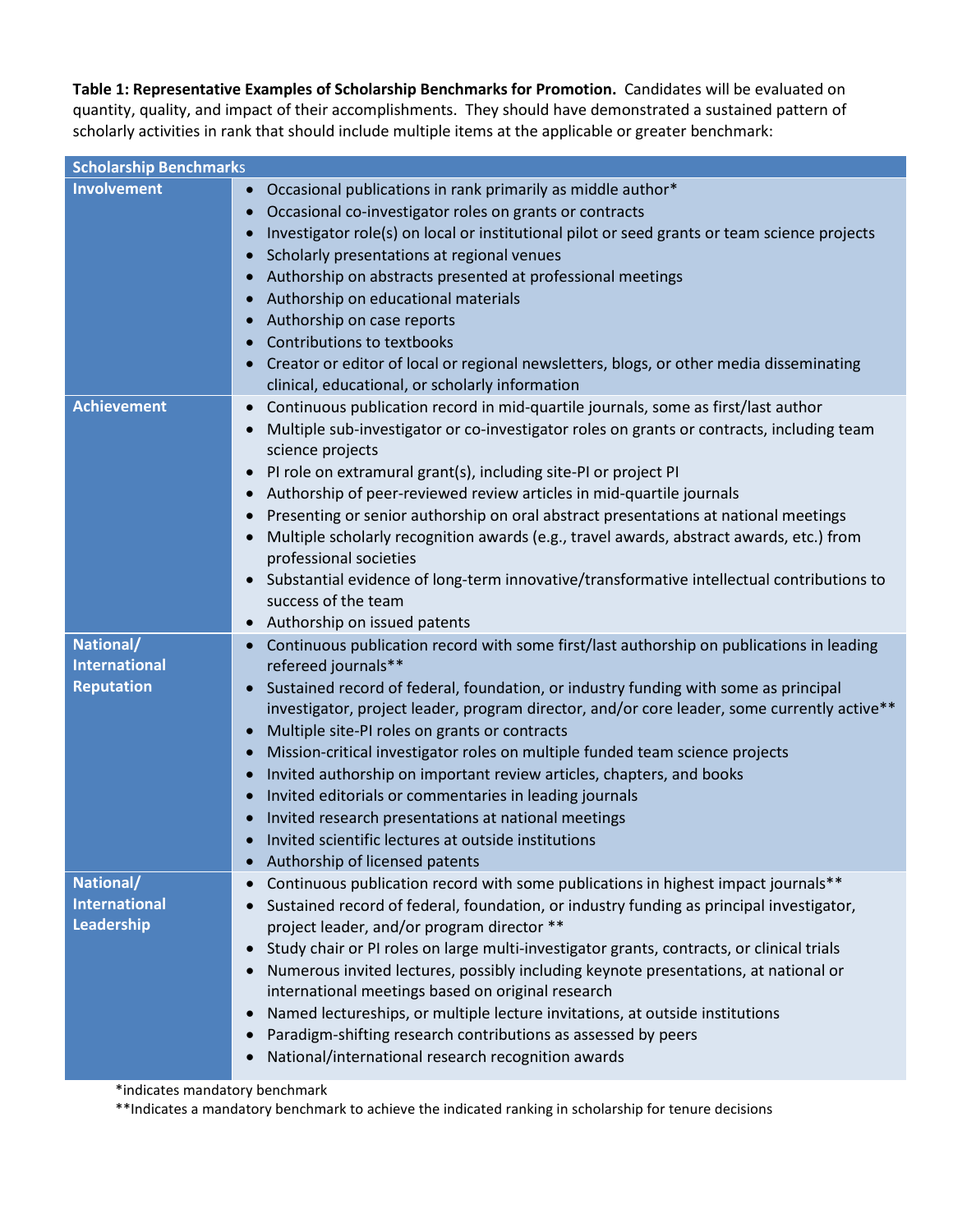# **Table 2: Representative Examples of Institutional/Regional Teaching Benchmarks for Promotion.** Candidates will be evaluated on quantity, quality, and impact of their accomplishments. They should have demonstrated a sustained pattern of teaching activities in rank that should include multiple items at the applicable or greater benchmark:

| <b>Institutional/Regional Teaching Benchmarks</b> |                                                                                                                                                                                                                                                                                                                                                                                                                                                                                                                                                                                                                                                                                                                                                                                                                                                                                                                                                                                   |
|---------------------------------------------------|-----------------------------------------------------------------------------------------------------------------------------------------------------------------------------------------------------------------------------------------------------------------------------------------------------------------------------------------------------------------------------------------------------------------------------------------------------------------------------------------------------------------------------------------------------------------------------------------------------------------------------------------------------------------------------------------------------------------------------------------------------------------------------------------------------------------------------------------------------------------------------------------------------------------------------------------------------------------------------------|
| <b>Involvement</b>                                | Teaching/mentoring residents or students in the context of patient care or research<br>Delivering occasional lectures for a course<br>$\bullet$<br>Participating in regular small group teaching sessions<br>$\bullet$<br>Earning consistently favorable teaching evaluations<br>$\bullet$<br>Serving as primary mentor for Discovery or similar programs<br>$\bullet$<br>Serving as a member of thesis committees<br>$\bullet$<br>Sharing new scholarly approaches with community or referring physicians<br>$\bullet$<br>Providing patient group or community education<br>$\bullet$                                                                                                                                                                                                                                                                                                                                                                                            |
| <b>Achievement</b>                                | Regularly participating in teaching at least one course or lecturing in multiple settings<br>$\bullet$<br>Leading regular small group teaching sessions<br>$\bullet$<br>Receiving a Division or Department teaching award<br>$\bullet$<br>Advising (mentoring) some PhD students and postdoctoral fellows and other trainees<br>$\bullet$<br>Serving as primary mentor for master of science in clinical research, master of public<br>$\bullet$<br>health or similar programs<br>Mentoring visiting scholars or clinicians<br>$\bullet$<br>Serving on Division or Department education/curriculum committees or task forces<br>$\bullet$<br>Serving in a supportive leadership role of large, accredited training or graduate<br>$\bullet$<br>programs (e.g., Assistant Program Director, Site Director, etc.)<br>Delivering invited educational lectures in regional CME courses or grand rounds<br>$\bullet$                                                                   |
| <b>Reputation</b>                                 | Developing and leading a School or University course or teaching regularly in<br>$\bullet$<br>multiple courses<br>Serving as Medical Student Society Advisor or Leader<br>$\bullet$<br>Earning a School, University, or regional teaching award or multiple departmental<br>$\bullet$<br>awards<br>Having a sustained track record of advising/mentoring PhD students, residents,<br>$\bullet$<br>fellows, and other trainees<br>Serving on multiple School or regional education committees<br>$\bullet$<br>Leading a major Division or Department education/curriculum committee or task<br>$\bullet$<br>force<br>Developing an innovative teaching methodology or training program<br>$\bullet$<br>Serving in a leadership role of accredited Allied Health, training, or graduate medical<br>$\bullet$<br>programs<br>Serving as Graduate Program Director/Director of Graduate Studies<br>$\bullet$<br>Developing or directing regional courses or CME programs<br>$\bullet$ |
| Leadership*                                       | Serving as Assistant, Associate, or Executive Associate Dean for Education<br>$\bullet$<br>Leading a School-wide accreditation effort<br>$\bullet$                                                                                                                                                                                                                                                                                                                                                                                                                                                                                                                                                                                                                                                                                                                                                                                                                                |

\* The candidate should be recognized nationally for their institutional leadership role.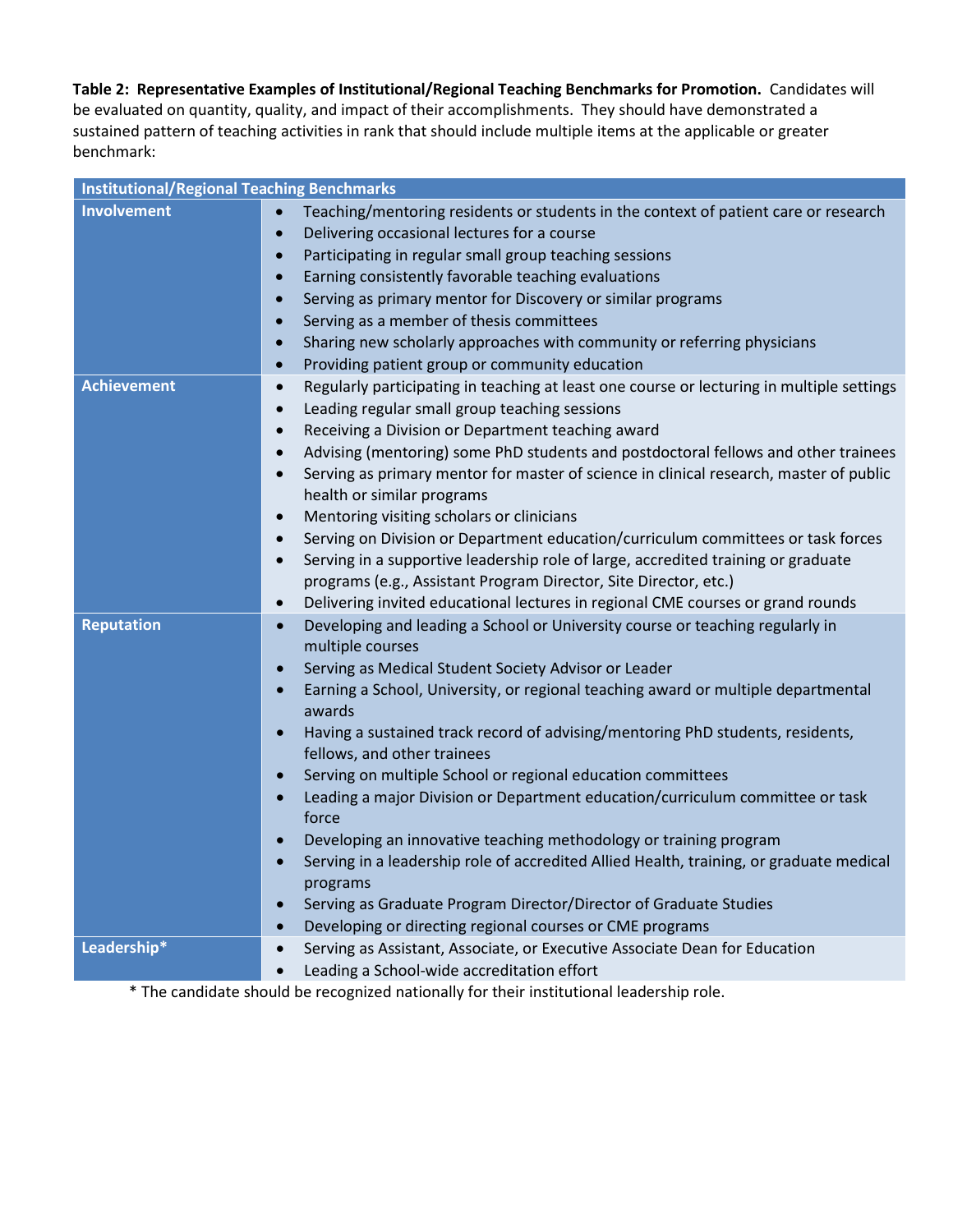# **Table 3: Representative Examples of Institutional/Regional Professional Service Benchmarks for Promotion.**

Candidates will be evaluated on quantity, quality, and impact of their accomplishments. They should have demonstrated a sustained pattern of service activities in rank that should include multiple items at the applicable or greater benchmark:

|                    | <b>Institutional/Regional Professional Service Benchmarks</b>                                          |  |  |  |  |
|--------------------|--------------------------------------------------------------------------------------------------------|--|--|--|--|
| <b>Involvement</b> | • Providing high-quality patient care                                                                  |  |  |  |  |
|                    | Participating in quality improvement activities                                                        |  |  |  |  |
|                    | Participating in Divisional or Departmental service activities                                         |  |  |  |  |
|                    | Participating in a hospital committee<br>$\bullet$                                                     |  |  |  |  |
|                    | Organizing recurring Departmental meetings (e.g., grand rounds, M&M conferences)<br>$\bullet$          |  |  |  |  |
|                    | Advising community or patient advocacy groups                                                          |  |  |  |  |
| <b>Achievement</b> | Providing clinical service above and beyond peers in quantity and quality<br>$\bullet$                 |  |  |  |  |
|                    | Leading quality improvement teams                                                                      |  |  |  |  |
|                    | Developing a clinical program that attracts patients from the state or region                          |  |  |  |  |
|                    | Chairing a Divisional, Departmental, or Hospital committee or serving on multiple                      |  |  |  |  |
|                    | committees                                                                                             |  |  |  |  |
|                    | Serving as a member of major University or School committees                                           |  |  |  |  |
|                    | Receiving a Division/Department service award                                                          |  |  |  |  |
|                    | Serving in a substantial Division role (e.g., Section Chief, etc.)                                     |  |  |  |  |
|                    | Serving in a leadership role of small accredited training or graduate programs                         |  |  |  |  |
|                    | Serving in a supportive leadership role of large accredited training or graduate programs              |  |  |  |  |
|                    | (e.g., Assistant Program Director, Site Director, etc.)                                                |  |  |  |  |
|                    | Serving as Director of a core facility/service center<br>$\bullet$                                     |  |  |  |  |
|                    | Serving on the organizing committee of a regional meeting                                              |  |  |  |  |
|                    | Participating as a committee member for a state/regional society<br>$\bullet$                          |  |  |  |  |
| <b>Reputation</b>  | Leading a core program/service center that has a regional impact                                       |  |  |  |  |
|                    | Chairing major University, School, or health system committees or serving on multiple                  |  |  |  |  |
|                    | institution-wide committees                                                                            |  |  |  |  |
|                    | Receiving major institutional service awards<br>$\bullet$                                              |  |  |  |  |
|                    | Serving in a leadership role of accredited Allied Health, training, or graduate medical<br>programs    |  |  |  |  |
|                    | Serving in a Departmental leadership role (e.g., Department Vice Chair, Division Chief,                |  |  |  |  |
|                    | Section Chief, etc.)                                                                                   |  |  |  |  |
|                    | Holding a titled leadership position within the School, University, or healthcare partner<br>$\bullet$ |  |  |  |  |
|                    | (e.g., Chief Quality Officer, Chief Medical Officer, Hospital Service Chief, etc.)                     |  |  |  |  |
|                    | Leading/developing a center that involves multiple departments, schools, or other<br>$\bullet$         |  |  |  |  |
|                    | components of the institution                                                                          |  |  |  |  |
|                    | Serving as committee chair or elected officer for state or regional organizations                      |  |  |  |  |
|                    | Serving as chair of the program organizing committee for local or regional CME<br>meetings             |  |  |  |  |
|                    | Serving in advisory roles for local or regional governmental agencies<br>$\bullet$                     |  |  |  |  |
|                    | Earning service awards from state or regional professional societies or medical                        |  |  |  |  |
|                    | organizations                                                                                          |  |  |  |  |
| Leadership*        | Serving as Department Chair, Executive Associate Dean, Dean, Executive Vice President<br>$\bullet$     |  |  |  |  |
|                    | for Health Affairs, President, or the equivalent                                                       |  |  |  |  |
|                    | Serving as president of a major regional chapter of a national organization<br>$\bullet$               |  |  |  |  |

\*The candidate should be recognized nationally for their institutional/regional leadership role.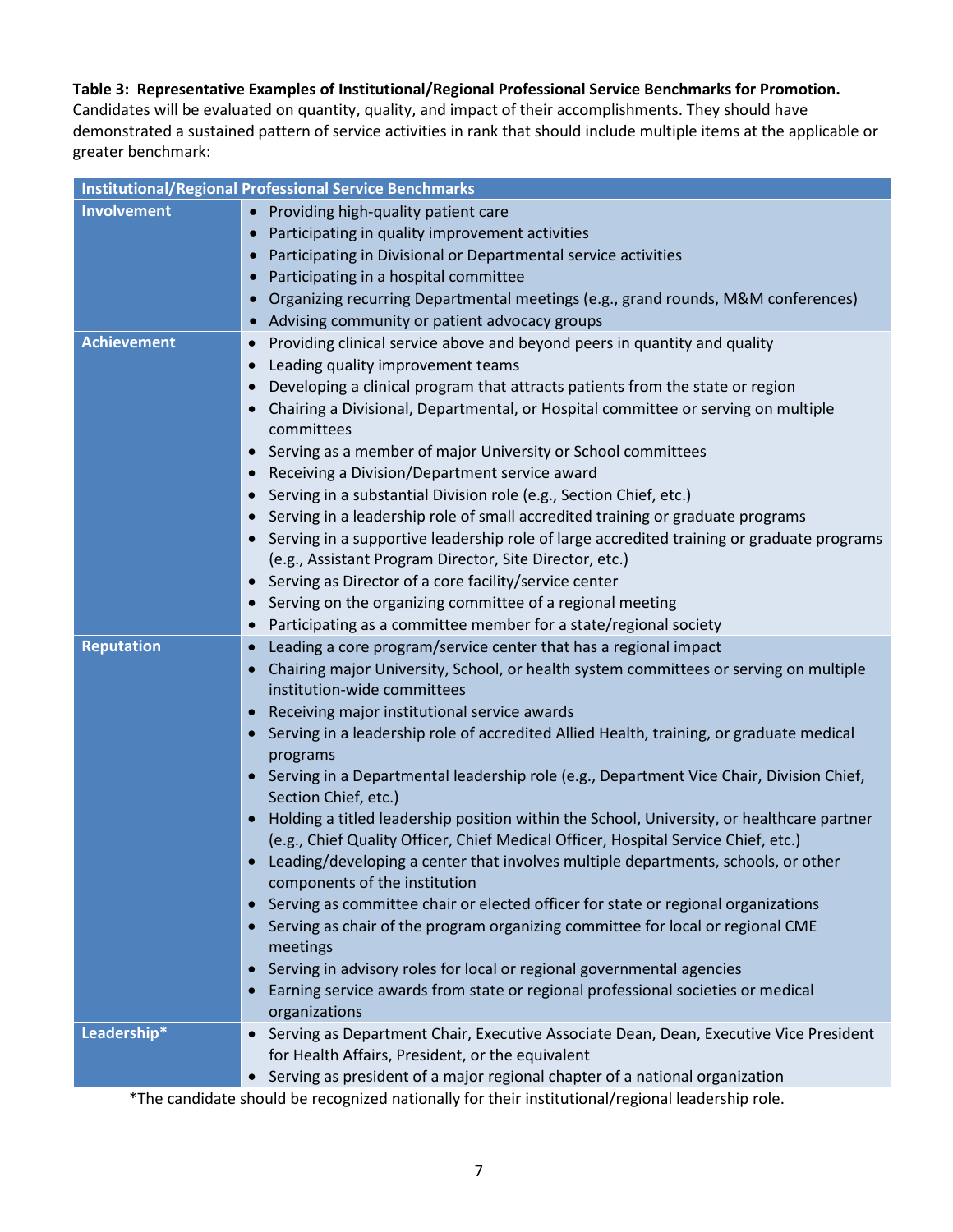**Table 4: Representative Examples of National/International Teaching Benchmarks for Promotion.** Candidates will be evaluated on quantity, quality, and impact of their accomplishments. They should have demonstrated a sustained pattern of teaching activities in rank that should include multiple items at the applicable or greater benchmark:

| <b>National/International Teaching Benchmarks</b> |                                                                                                                                                                                                                                                                                                                                                                                                                                                                                                                                                                                                                                                                                                                                                      |
|---------------------------------------------------|------------------------------------------------------------------------------------------------------------------------------------------------------------------------------------------------------------------------------------------------------------------------------------------------------------------------------------------------------------------------------------------------------------------------------------------------------------------------------------------------------------------------------------------------------------------------------------------------------------------------------------------------------------------------------------------------------------------------------------------------------|
| <b>Involvement</b>                                | • Contributing to a major textbook<br>Coauthoring education-related publications<br>$\bullet$<br>Contributing to educational materials that are used on a national level, such as<br>videos, manuals, blogs, and other teaching aids                                                                                                                                                                                                                                                                                                                                                                                                                                                                                                                 |
| <b>Achievement</b>                                | Serving in a non-PI leadership role on educational grants to the University<br>$\bullet$<br>Providing educational appearances for national media outlets<br>Developing educational materials that are used on a national level, such as videos,<br>$\bullet$<br>manuals, blogs, and other teaching aids<br>Teaching occasionally at a national workshop/course or delivering occasional<br>$\bullet$<br>educational lectures<br>Serving as editor of an education-related manual<br>$\bullet$<br>Serving on national education committees<br>$\bullet$                                                                                                                                                                                               |
| <b>Reputation</b>                                 | Being an invited author of chapters in major textbooks<br>Garnering a continuous record of peer-reviewed publications in the field of<br>education with some as primary author<br>Providing invited education-based presentations at peer institutions nationally (e.g.,<br>$\bullet$<br>grand rounds)<br>Participating as lecturing faculty in CME workshops with a national audience or<br>frequently presenting invited educational lectures<br>Organizing educational courses/workshops at national venues<br>Serving as a consultant, peer reviewer, or site visitor for development/assessment<br>of clinical and scientific training programs<br>Having sustained membership on national curriculum committees or initiatives<br>$\bullet$    |
| Leadership                                        | Serving as PI on elite national education grants (e.g., T32)<br>$\bullet$<br>Serving as editor of widely used textbooks or other prominent teaching aids<br>$\bullet$<br>Garnering a continuous record of peer-reviewed publications in the field of<br>education with some as first or senior author<br>Giving multiple invited keynote presentations at national meetings whose primary<br>$\bullet$<br>purpose is education<br>Earning prestigious teaching or mentoring awards from national societies if limited<br>$\bullet$<br>number of awardees<br>Leading national educational initiatives or curricula<br>Chairing major national educational committees, initiatives, or curricula<br>development, implementation, or evaluation efforts |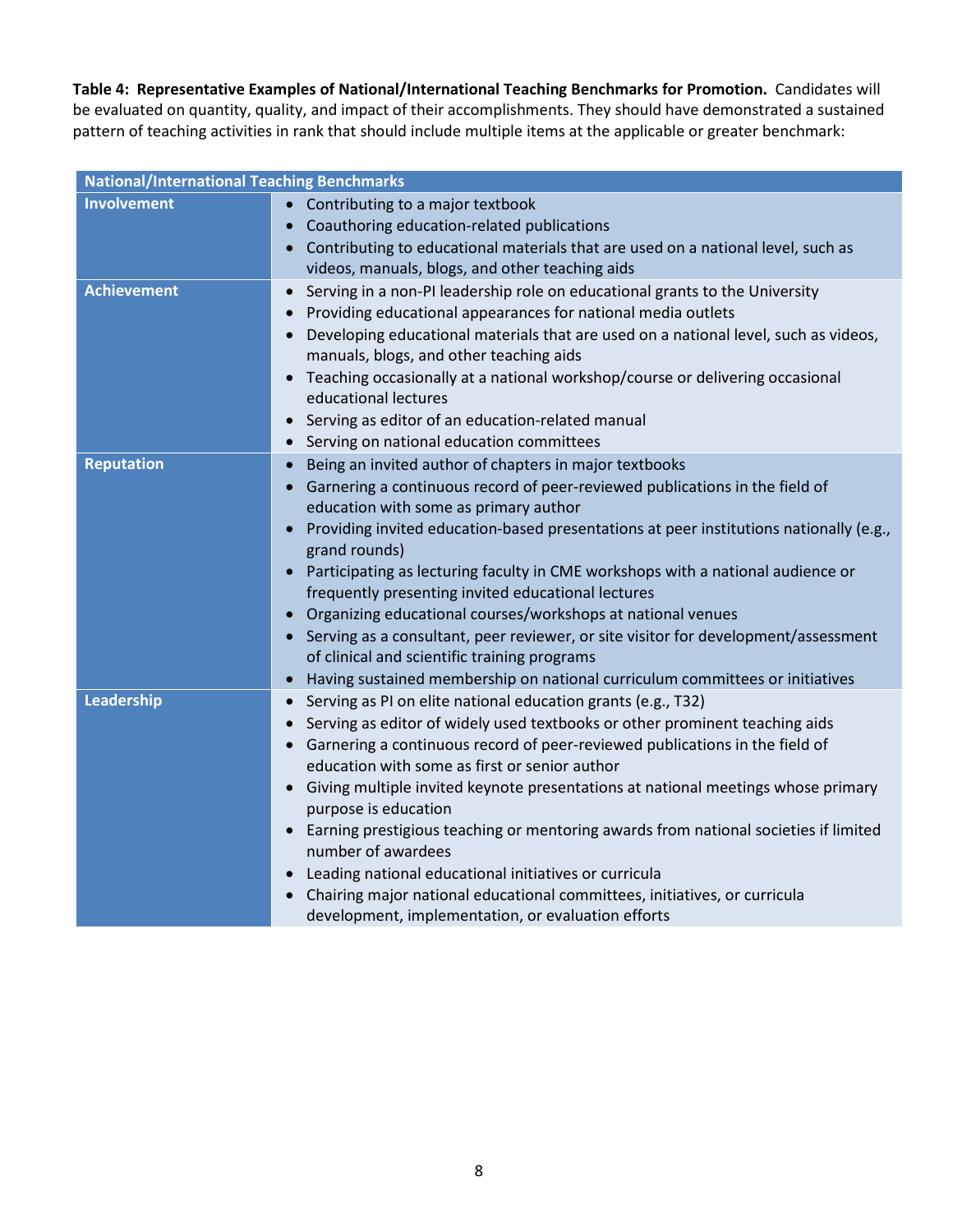# **Table 5: Representative Examples of National/International Professional Service Benchmarks for Promotion.**

Candidates will be evaluated on quantity, quality, and impact of their accomplishments. They should have demonstrated a sustained pattern of service activities in rank that should include multiple items at the applicable or greater benchmark:

|                    | <b>National/International Professional Service Benchmarks</b>                                     |  |  |  |  |  |
|--------------------|---------------------------------------------------------------------------------------------------|--|--|--|--|--|
| <b>Involvement</b> | Holding senior membership in a professional society (e.g., as fellow of the society)<br>$\bullet$ |  |  |  |  |  |
|                    | Serving as a session chair or moderator at a major society conference<br>$\bullet$                |  |  |  |  |  |
|                    | Serving as an ad hoc reviewer for mid-quartile journals<br>$\bullet$                              |  |  |  |  |  |
|                    | Serving as a member of a major collaborative network<br>$\bullet$                                 |  |  |  |  |  |
| <b>Achievement</b> | Serving as a member of a major committee of a professional society<br>$\bullet$                   |  |  |  |  |  |
|                    | Holding membership on advisory boards to governments or foundations<br>$\bullet$                  |  |  |  |  |  |
|                    | Serving as an ad hoc reviewer for leading journals<br>$\bullet$                                   |  |  |  |  |  |
|                    | Serving as an abstract reviewer for national/international conferences<br>$\bullet$               |  |  |  |  |  |
|                    | Serving as an ad hoc reviewer for a study section<br>$\bullet$                                    |  |  |  |  |  |
|                    | Serving as a protocol leader of a major collaborative network<br>$\bullet$                        |  |  |  |  |  |
| <b>Reputation</b>  | Leading a major committee of a professional society or serving as a member of<br>$\bullet$        |  |  |  |  |  |
|                    | multiple national committees                                                                      |  |  |  |  |  |
|                    | Leading advisory boards to governments or foundations<br>$\bullet$                                |  |  |  |  |  |
|                    | Holding membership on editorial boards for leading journals<br>$\bullet$                          |  |  |  |  |  |
|                    | Serving as a standing member of a study section or an NIH council<br>$\bullet$                    |  |  |  |  |  |
|                    | Serving ad hoc on multiple international grant review panels<br>$\bullet$                         |  |  |  |  |  |
|                    | Implementing national/international clinical or research programs<br>$\bullet$                    |  |  |  |  |  |
|                    | Being recognized as a thought leader in the field<br>$\bullet$                                    |  |  |  |  |  |
|                    | Serving as a member of a program committee for a major conference<br>$\bullet$                    |  |  |  |  |  |
|                    | Serving as section leader of major collaborative network<br>$\bullet$                             |  |  |  |  |  |
| Leadership         | Holding a leadership position in professional societies (e.g., Board of Directors,<br>$\bullet$   |  |  |  |  |  |
|                    | Officer, President, Councilor, etc.)                                                              |  |  |  |  |  |
|                    | Holding a key editorial role for leading journals<br>$\bullet$                                    |  |  |  |  |  |
|                    | Serving as chair of a study section or member of an NIH council<br>$\bullet$                      |  |  |  |  |  |
|                    | Demonstrating clinical innovation (e.g., game-changing healthcare, creating a<br>$\bullet$        |  |  |  |  |  |
|                    | nationally/internationally emulated program, etc.)                                                |  |  |  |  |  |
|                    | Serving as program committee chair for national meetings or as lead conference<br>organizer       |  |  |  |  |  |
|                    | Receiving honors and awards for national service<br>$\bullet$                                     |  |  |  |  |  |
|                    | Holding a leadership role in nationally funded collaborative network<br>$\bullet$                 |  |  |  |  |  |
|                    |                                                                                                   |  |  |  |  |  |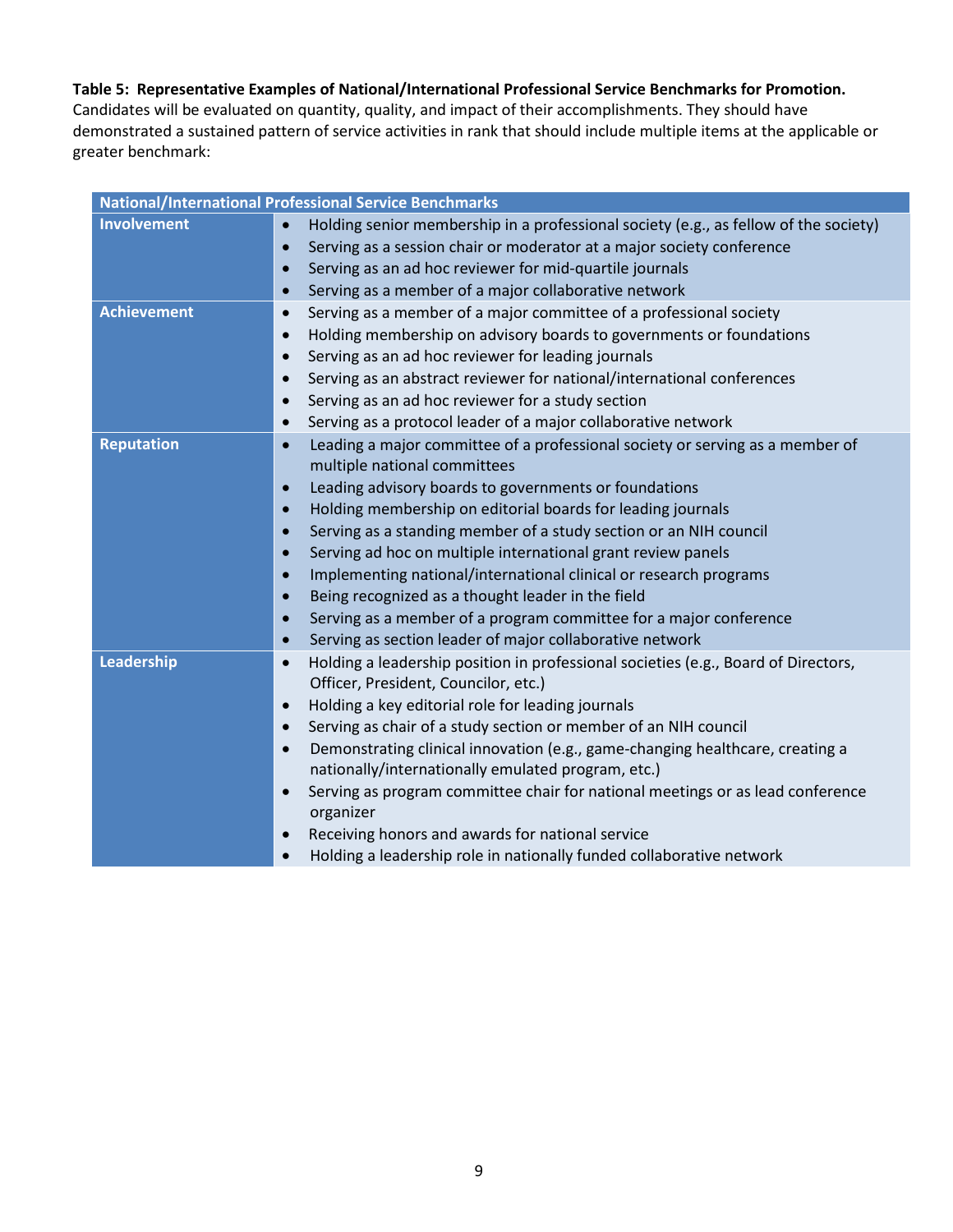## **C. Requirements for appointment as Associate or appointment and promotion to Senior Associate**

Appointment to the rank of Associate or Senior Associate may be used for candidates who are completing advanced residency training, including chief residents or non-ACGME fellows who provide clinical care at the level of a faculty member. These ranks also may be used for those recently completing postdoctoral training.

#### **D. Requirements for appointment and promotion to Instructor**

Appointment and promotion to the rank of Instructor may be used for a candidate who has completed residency training or postdoctoral training, is initiating their academic career after completion of professional/ academic training, and has the potential to make substantial contributions in scholarship, service, or teaching.

#### **E. Requirements for appointment and promotion to Assistant Professor**

Appointments and promotions to the rank of Assistant Professor may be used for individuals who have completed residency or post-doctoral training and demonstrate experience in research, teaching, and/or highquality professional service. Candidates should exhibit the potential to satisfy the requirements for promotion to Associate Professor as outlined below.

#### **F. Requirements for appointments and promotions to Associate Professor with or without tenure**

**1. Associate Professor, non-tenured.** Candidates for the rank of Associate Professor without tenure must have significant accomplishments in all three mission areas. The balance among accomplishments may vary considerably from one candidate to another. At the time of appointment or promotion, the candidate, together with the Department Chair, must identify the area of distinction (scholarship, teaching, or professional service) that best matches their accomplishments and meets the minimum criteria described below in **Table 6**. **Table 6** includes one set of criteria in scholarship and two sets of criteria each for teaching (A and B) and professional service (A and B) to allow for different combinations of individual accomplishments. Scholarship benchmarks **(Table 1)**, institutional/regional benchmarks in teaching and professional service **(Tables 2-3),** and national/ international benchmarks in teaching and professional service **(Tables 4-5)** should be used to judge qualification for appointment and promotion. It is not necessary that a candidate achieve every benchmark in a given category, but a sustained pattern of accomplishments consistent with these benchmarks is expected. Faculty are expected to maintain excellence in each mission area at least at the level required for appointment or promotion as Associate Professor until their next promotion or throughout their careers.

| Area of                          | <b>Mission Area</b>                                    |                                                                        |                                              |  |
|----------------------------------|--------------------------------------------------------|------------------------------------------------------------------------|----------------------------------------------|--|
| <b>Distinction</b>               | Scholarship                                            | <b>Teaching</b>                                                        | <b>Service</b>                               |  |
| Scholarship                      | $\geq$ Emerging* national/<br>international reputation | ≥ Regional, institutional,<br>national or international<br>Involvement | $\geq$ National/international<br>involvement |  |
| <b>Teaching A</b>                | $\geq$ Involvement                                     | ≥ Institutional/regional<br>reputation                                 | $\geq$ Institutional/regional<br>achievement |  |
| <b>Teaching B</b>                | $\geq$ Achievement                                     | ≥ Institutional/regional<br>reputation                                 | ≥ Institutional/regional<br>involvement      |  |
| Professional<br><b>Service A</b> | $\geq$ Involvement                                     | $\geq$ Institutional/regional<br>achievement                           | $\geq$ Institutional/regional<br>reputation  |  |
| Professional<br><b>Service B</b> | $\geq$ Achievement                                     | $\geq$ Institutional/regional<br>involvement                           | $\geq$ Institutional/regional<br>reputation  |  |

#### **Table 6: Associate Professor, non-tenured**

\*Emerging reputation: Blend of items in achievement and reputation categories.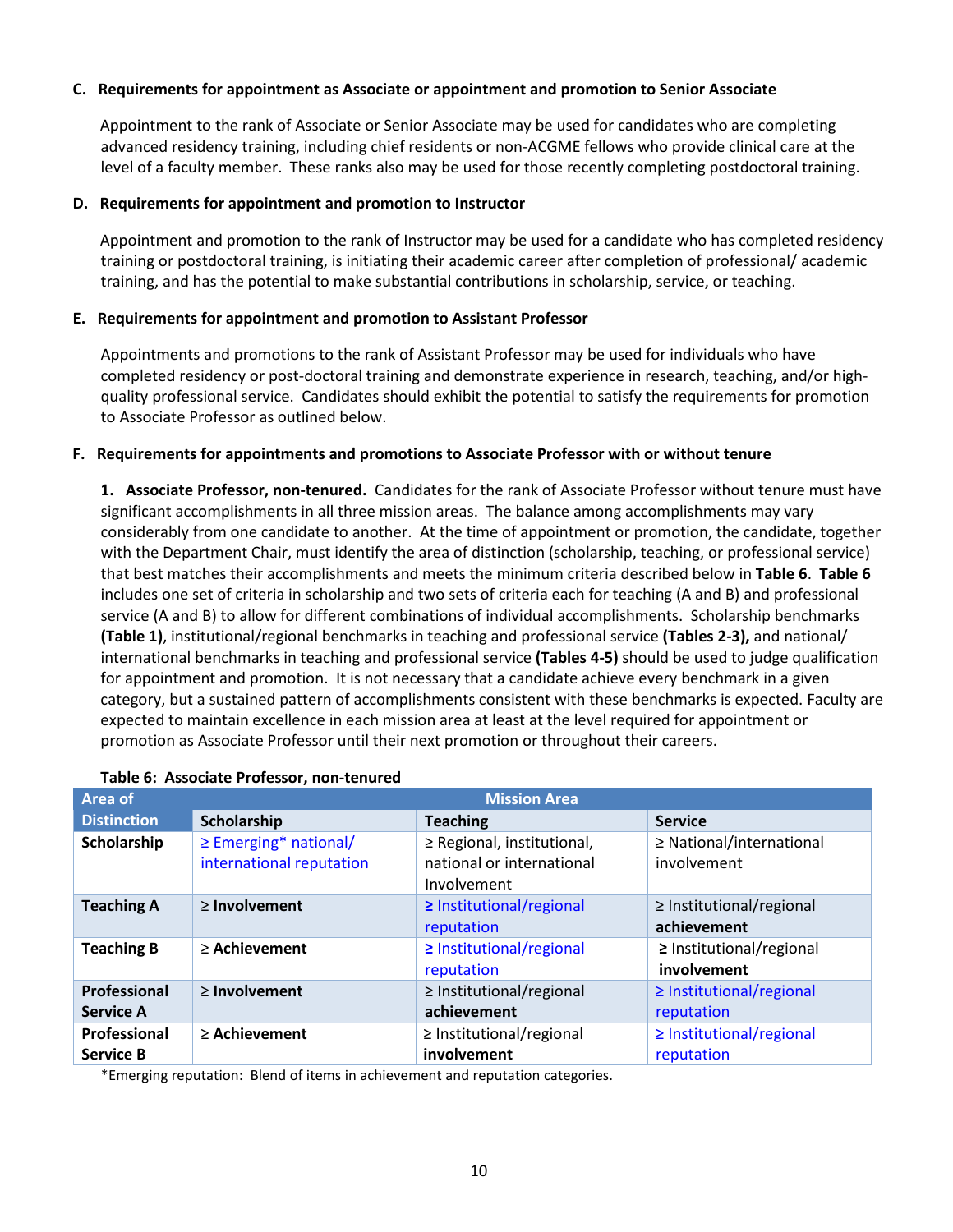**2. Associate Professor with tenure**. Candidates for promotion to Associate Professor with tenure, or for the grant of tenure at the Associate Professor level, shall hold a doctoral degree and must demonstrate at least an established national/international reputation in the scholarship area of distinction. Candidates must also attain the benchmarks for either at least national/international achievement in teaching and at least institutional/ regional achievement in professional service **(Table 7, Scholarship A)** or at least institutional/regional achievement in teaching and at least national/international achievement in service **(Table 7, Scholarship B)**. Tenure decisions must be made by the end of the 11<sup>th</sup> year on faculty, and must take effect by September 1<sup>st</sup> of the  $12<sup>th</sup>$  year. If a tenure decision is unfavorable, candidates may be reconsidered in subsequent years provided they still fall within the 11-year tenure clock.

In terms of scholarship, the candidate must have a sustained record of extramural funding with some as principal investigator, as well as a continuous publication record that includes first or senior authorship on publications in leading refereed journals. Candidates may also fulfill mission-critical investigator roles on multiple funded team science projects. They should have given invited research presentations at national venues and should have authored important review articles, chapters and books. Other evidence of scholarship may include licensed patents. Scholarship benchmarks are provided in **Table 1,** and teaching and professional service benchmarks can be found in **Tables 2-5**. Candidates who are granted tenure are expected to maintain tenurable standards of performance throughout their careers.

| <b>Area of</b>       | <b>Mission Area</b>                         |                                              |                                              |
|----------------------|---------------------------------------------|----------------------------------------------|----------------------------------------------|
| <b>Distinction</b>   | Scholarship                                 | <b>Teaching</b>                              | <b>Service</b>                               |
| <b>Scholarship A</b> | $\geq$ National/international<br>reputation | $\geq$ National/international<br>achievement | $\geq$ Institutional/regional<br>achievement |
| <b>Scholarship B</b> | $\geq$ National/international               | $\geq$ Institutional/regional                | $\geq$ National/international                |
|                      | reputation                                  | achievement                                  | achievement                                  |

# **Table 7: Associate Professor, tenured**

## **G. Requirements for appointments and promotions to Professor with or without tenure**

**1. Professor, non-tenured.** Substantial accomplishments in all three mission areas are expected of all candidates for full Professor. Faculty candidates for Professor will have achieved a national/international reputation in their field or hold significant institutional/regional leadership roles in education or professional service. At the time of appointment or promotion, the candidate, together with the Department Chair, must identify the area of distinction that best matches their accomplishments (scholarship, teaching or professional service). This area may be different from the area of distinction chosen at the time of promotion to Associate Professor. To be eligible for appointment or promotion, the minimum criteria described below in **Table 8** must be met. **Table 8** includes two sets of criteria in scholarship (A and B) and one set of criteria each for teaching and professional service to allow for different combinations of individual accomplishments. Scholarship benchmarks **(Table 1)**, institutional/ regional benchmarks for teaching and service **(Tables 2-3)**, and national/international benchmarks for teaching and service **(Tables 4-5)** should be used to judge qualification for appointment and promotion. It is not necessary that a candidate achieve every benchmark in a given category, but a sustained pattern of accomplishments consistent with these benchmarks is expected. Faculty are expected to maintain excellence in each mission area throughout their careers.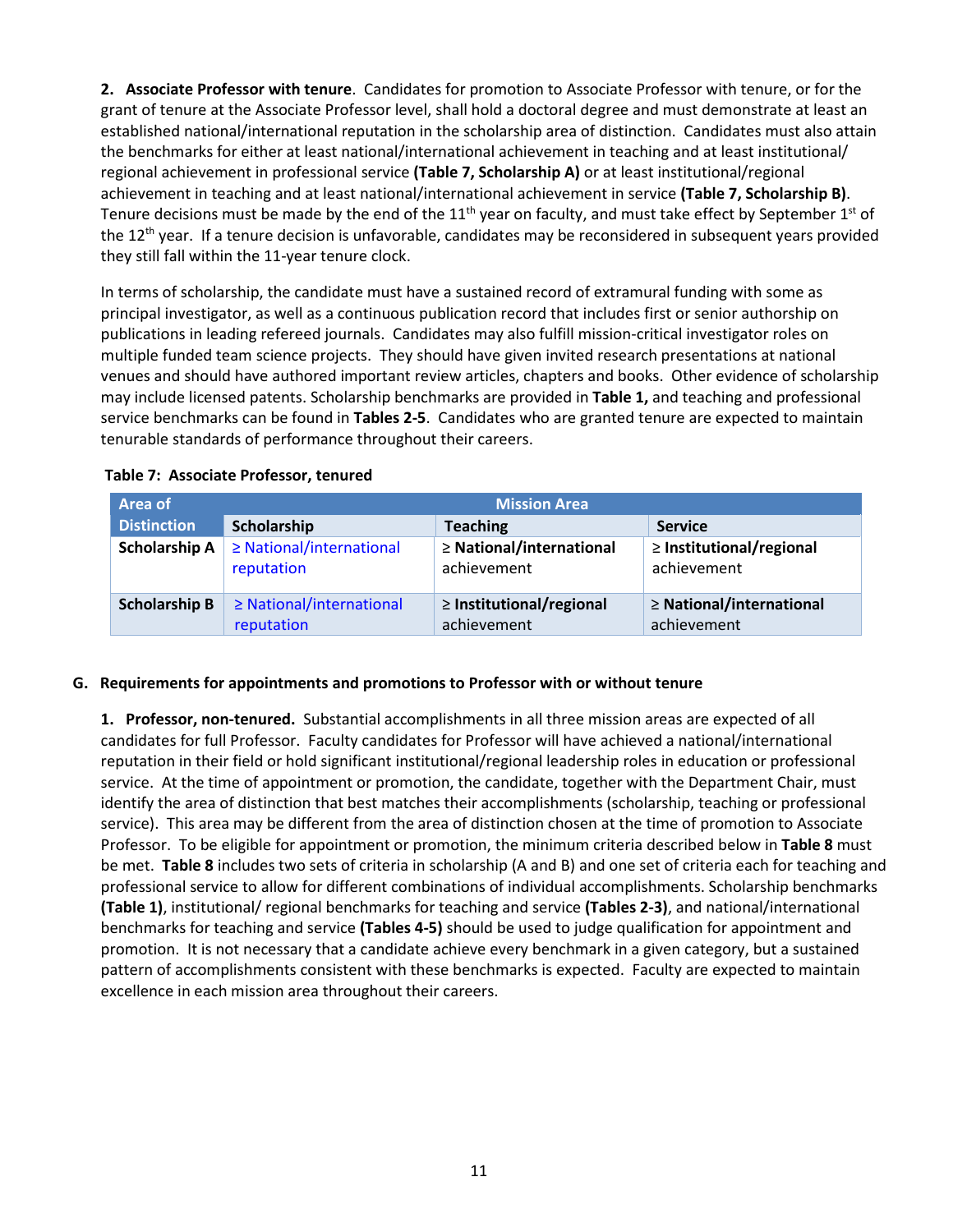# **Table 8: Professor, non-tenured**

| Area of                        | <b>Mission Area</b>                         |                                                                                         |                                                                                         |  |
|--------------------------------|---------------------------------------------|-----------------------------------------------------------------------------------------|-----------------------------------------------------------------------------------------|--|
| <b>Distinction</b>             | Scholarship                                 | <b>Teaching</b>                                                                         | <b>Service</b>                                                                          |  |
| <b>Scholarship A</b>           | $\geq$ National/international<br>reputation | ≥ National/international<br>achievement                                                 | $\geq$ Institutional/regional<br>achievement                                            |  |
| <b>Scholarship B</b>           | $\geq$ National/international<br>reputation | $\geq$ Institutional/regional<br>achievement                                            | $\geq$ National/international<br>reputation                                             |  |
| <b>Teaching</b>                | $\geq$ Substantial* involvement             | $\geq$ National/international<br>reputation OR<br>≥Institutional/regional<br>leadership | $\geq$ Institutional/regional<br>achievement                                            |  |
| Professional<br><b>Service</b> | $\geq$ Substantial* involvement             | $\geq$ Institutional/regional<br>achievement                                            | $\geq$ National/international<br>reputation OR<br>≥Institutional/regional<br>leadership |  |

\*Substantial involvement: Blend of items in involvement and achievement categories.

**2. Professor with tenure.** This rank is the most distinguished in the University, and as such, substantial accomplishments at the national/international level are expected of all candidates. Promotion to Professor with tenure requires a doctoral degree and accomplishments in all three mission areas, including achieving a national/international leadership role in scholarship, education or professional service. In all cases, a faculty candidate for Professor will be among the most distinctive and recognized voices in their discipline. While tenure decisions usually will occur at the level of Associate Professor, if the criteria in **Table 9** are met, promotion to Professor can be coupled with a grant of tenure. Grant of tenure must be made and take effect by the end of the 11th year on faculty. **Table 9** includes two sets of criteria in scholarship (A and B) and one set of criteria each for teaching and professional service to allow for different combinations of individual accomplishments. At the time of appointment or promotion, the candidate, together with their Department Chair, must identify the area of distinction that best matches their accomplishments (scholarship, teaching, or professional service). This area may be different from the area of distinction chosen at the time of promotion to Associate Professor. Scholarship benchmarks **(Table 1)**, Institutional/regional benchmarks for service and teaching **(Tables 2-3)** and national/international benchmarks for service and teaching **(Tables 4-5)** should be used to judge qualification for appointment and promotion. It is not necessary that a candidate achieve every benchmark in a given category, but a sustained pattern of accomplishments consistent with these benchmarks is expected. Faculty are expected to maintain tenurable standards of performance in each mission area throughout their careers.

## **Table 9: Professor with tenure**

| <b>Area of Distinction</b> | <b>Mission Area</b>      |                               |                               |  |
|----------------------------|--------------------------|-------------------------------|-------------------------------|--|
|                            | Scholarship              | <b>Teaching</b>               | <b>Service</b>                |  |
| <b>Scholarship A</b>       | ≥ National/international | $\geq$ Institutional/regional | ≥ National/international      |  |
|                            | leadership               | reputation                    | reputation                    |  |
| <b>Scholarship B</b>       | ≥ National/international | ≥National/international       | ≥Institutional/regional       |  |
|                            | leadership               | reputation                    | achievement                   |  |
| <b>Teaching</b>            | ≥ National/international | ≥ National/international      | $\geq$ Institutional/regional |  |
|                            | reputation               | leadership                    | reputation                    |  |
| Professional               | ≥ National/international | $\geq$ Institutional/regional | ≥ National/international      |  |
| <b>Service</b>             | reputation               | reputation                    | leadership                    |  |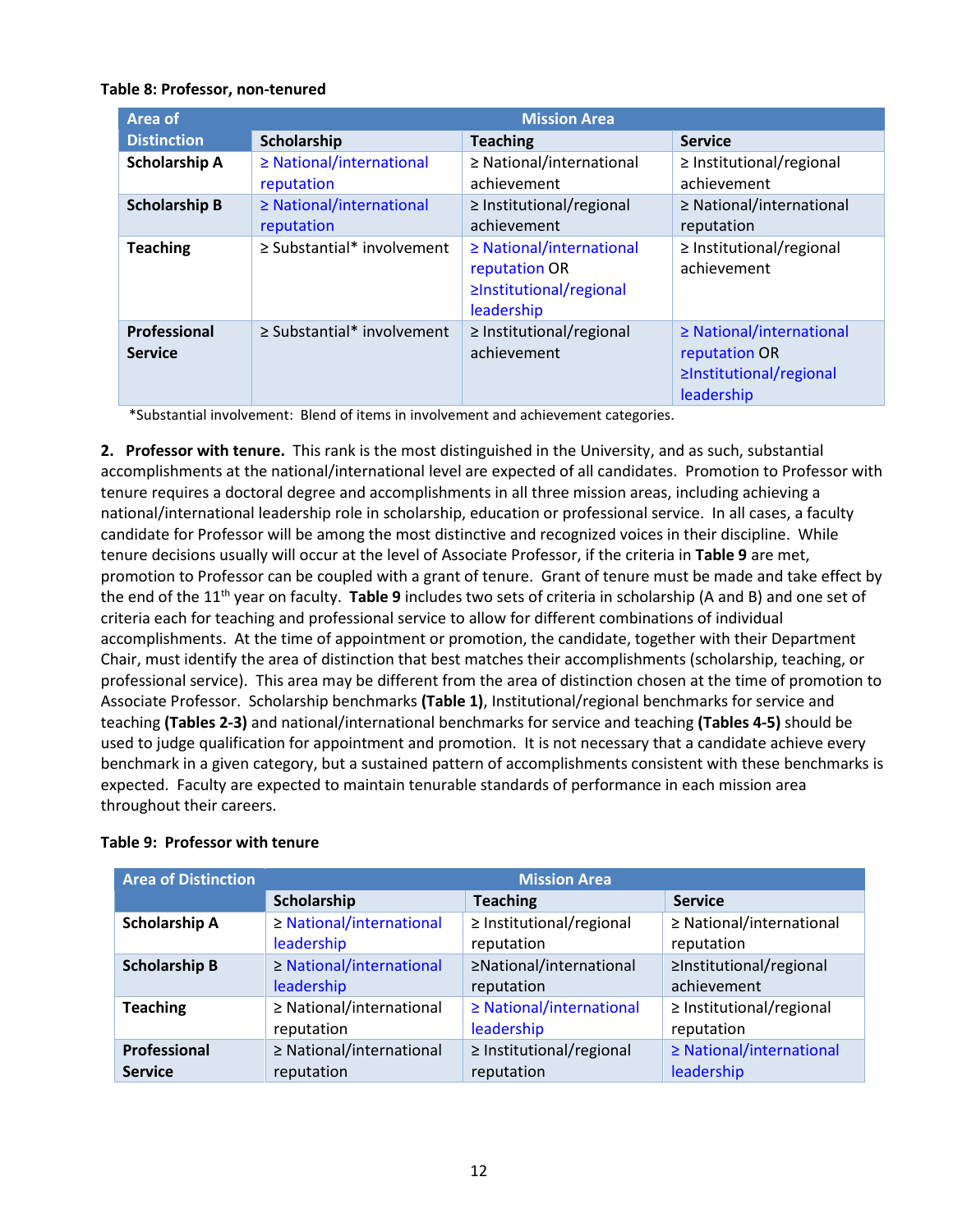## **H. Joint and secondary appointments**

Joint (shared compensation or other financial support) and secondary (without compensation in the second Department) faculty appointments in the School are limited and require the approval of the Department Chairs and the Dean. Their conditions should be stated in writing at the time of their initiation. Such appointments require that the faculty member makes an appreciable contribution to the secondary Department. Initial joint and secondary appointments may be made at the same rank as, or at one faculty rank lower, than that held in the primary Department, at the discretion of the Chairs of the two Departments. At the request of the Chairs, advancement to the next rank may occur at the time of promotion in the primary Department.

# **I. Joint and secondary faculty appointments in the School of faculty at other institutions**

Faculty who hold primary appointments at other medical schools or universities usually are not eligible for joint or secondary faculty appointments in the School of Medicine. Exceptions may be made only if the arrangement is beneficial to the School, and if the faculty member's activities do not interfere with his or her obligations to the School or home institution or breach the policies of the University, the School, or the home institution. Such exceptions shall require approval by the Department Chair, the Dean, and the home institution. Contractual agreements between Emory and the other institution will be required. Such contractual agreements must include specific terms for any faculty who wish to submit research proposals, be listed as compensated investigators on research grants, or provide compensated medical services at Emory.

## **J. Special titles in the School**

Additional appointments to the faculty ranks with or without compensation and with special titles are authorized under the *Statement*. They are made to satisfy special needs and/or conditions. Such appointments are limited and are governed by the written conditions of each individual appointment. Examples are provisional and visiting appointments. These appointments are reviewed in the same manner as those for regular faculty appointments to the rank of Assistant Professor.

## **K. Emeritus appointments**

A retired member of the faculty who has reached age 55, has served as a member of the Emory faculty for at least ten continuous years, and whose total age plus years of continuous service is at least 75, shall be eligible for the Emeritus title at the rank held upon retirement. Emeritus status is not automatic, but rather must be requested by the Chair and the Dean and approved by the Provost, the Executive Vice President for Academic Affairs and the President, who shall inform the Board of Trustees of the appointment. [*Statement*]

## **VI. ALLIED HEALTH APPOINTMENTS AND PROMOTIONS**

Allied Health faculty will be subject to the same guidelines as other faculty in the School. They must hold the nationally accepted terminal degree in their field at the time the degree was awarded. To advance through the academic ranks, they must meet or exceed the criteria described in **Tables 6 and 8**. Candidates who do not hold a doctoral degree are not eligible for tenure or promotion to Professor.

## **VII. PROCEDURES FOR APPOINTMENT, PROMOTION AND TERMINATION**

**Overview of procedure:** Recommendations for appointment and promotion, arrived at using principles established by the Office of Equity and Inclusion, these *Guidelines*, and Departmental policy, are initiated by the Department Chair. Appointments and promotions to Associate Professor and Professor are submitted to the Faculty Committee on Appointments and Promotions (FCAP) and, if favorably reviewed, to the Council of Chairs, both of which are advisory to the Dean, before a final decision by the Dean. Tenure actions are then forwarded to the Executive Vice President for Health Affairs for approval before submission to the University Provost and the Board of Trustees for action. These procedures are in accordance with the University policy stated in the *Bylaws* and in the *Statement*.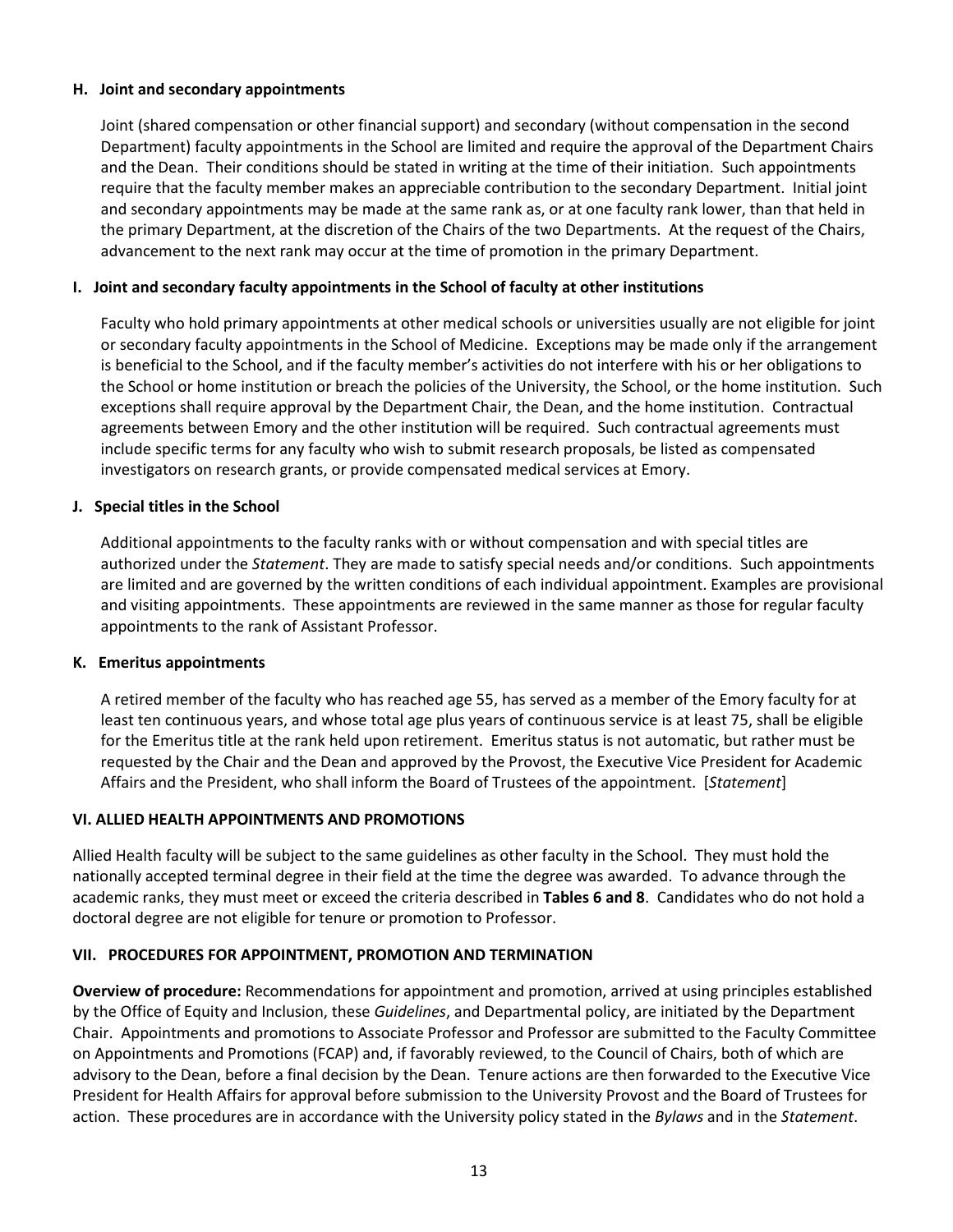# **A. Minimum time in one rank before promotion to the next rank**

The minimum time in rank may be served at Emory or previous institutions before appointment or promotion to the next rank. The minimum time in rank ordinarily is less than the usual time in rank. Under rare and unusual circumstances, the Chair may request promotion sooner than the minimum time in rank. The recommendation from the Chair to the Dean must explicitly justify in writing why such exception is warranted. The minimum time in rank before the next promotion could take effect is stated below.

- 1. Associate, Senior Associate, or Instructor—one year
- 2. Assistant Professor—five years
- 3. Associate Professor—four years

## **B. Maximum time in rank before promotion to the next rank**

**1. General rules.** Faculty who are being considered for tenure must achieve the criteria for tenure within 11 years. The tenure clock begins at the start of the first full academic year after appointment as Assistant Professor or two years after appointment as Instructor.<sup>[3](#page-13-0)</sup> New faculty appointed without tenure at the Associate Professor level have five years to attain tenure, if applicable. Faculty appointed as Professor without tenure have three years to attain tenure, if commensurate with their career trajectory. No maximum times in rank exist for faculty not eligible for tenure, but faculty are entitled to review and promotion in accordance with the *School of Medicine Faculty Development Policy* and the criteria and restrictions herein.

**2. Extension of the tenure clock.** The decision to grant tenure must be made before the end of the 11<sup>th</sup> year of employment in a full-time, regular academic position. Since notice should be given for changing or terminating an academic appointment by May 31 of the final year of appointment, the tenure review must be initiated not later than the 10<sup>th</sup> academic year. In order to protect the faculty member who has demonstrated excellent potential for reaching tenure, but who has encountered unusual circumstances, the following situations, subject to University policy, may qualify for an extension of the tenure clock:

- a. If a faculty member who has not yet been reviewed for tenure becomes a parent by birth or adoption, a one-year extension of the tenure clock will be granted automatically per birth event. The faculty member should notify their Department Chair and Dean in writing of this change in status at the earliest possible date.
- b. Other special circumstances that may justify an extension of the tenure clock include responsibility for managing the illness or disability of a family member, serious illness of the faculty member, personal or family tragedy, catastrophic change in the research environment (e.g., equipment, research data, animal or patient resources) that significantly delays or terminates specific research activity, or the unforeseen imposition of additional Departmental or University duties that significantly detracts from the academic time available to the faculty member.

To obtain an extension of the tenure clock for unusual circumstances, the faculty member must make a written request to the Department Chair showing that his or her ability to demonstrate readiness for the grant of tenure has been substantially impaired. Faculty are expected to submit the petition for an extension of the tenure clock at the time of the unusual circumstance rather than in year ten when the tenure review is due. The petition must be approved by the Department Chair, Dean, Executive Vice President for Health Affairs and the Provost. In the event of a denial, the faculty member may appeal to the responsible official at the next level of approval. The Provost, in consultation with the President, shall grant or deny the petition.

**3. Exceptions.** When an inadvertent administrative error in the Department or Dean's Office allows the tenure clock to expire before the candidate is able to compile a promotion packet, upon discovery of the error, the Chair must immediately initiate the usual procedure for review of the faculty member's credentials for the grant

<span id="page-13-0"></span> $3$  For example, if the employment date is November 1, the first full year of service begins on the following September 1.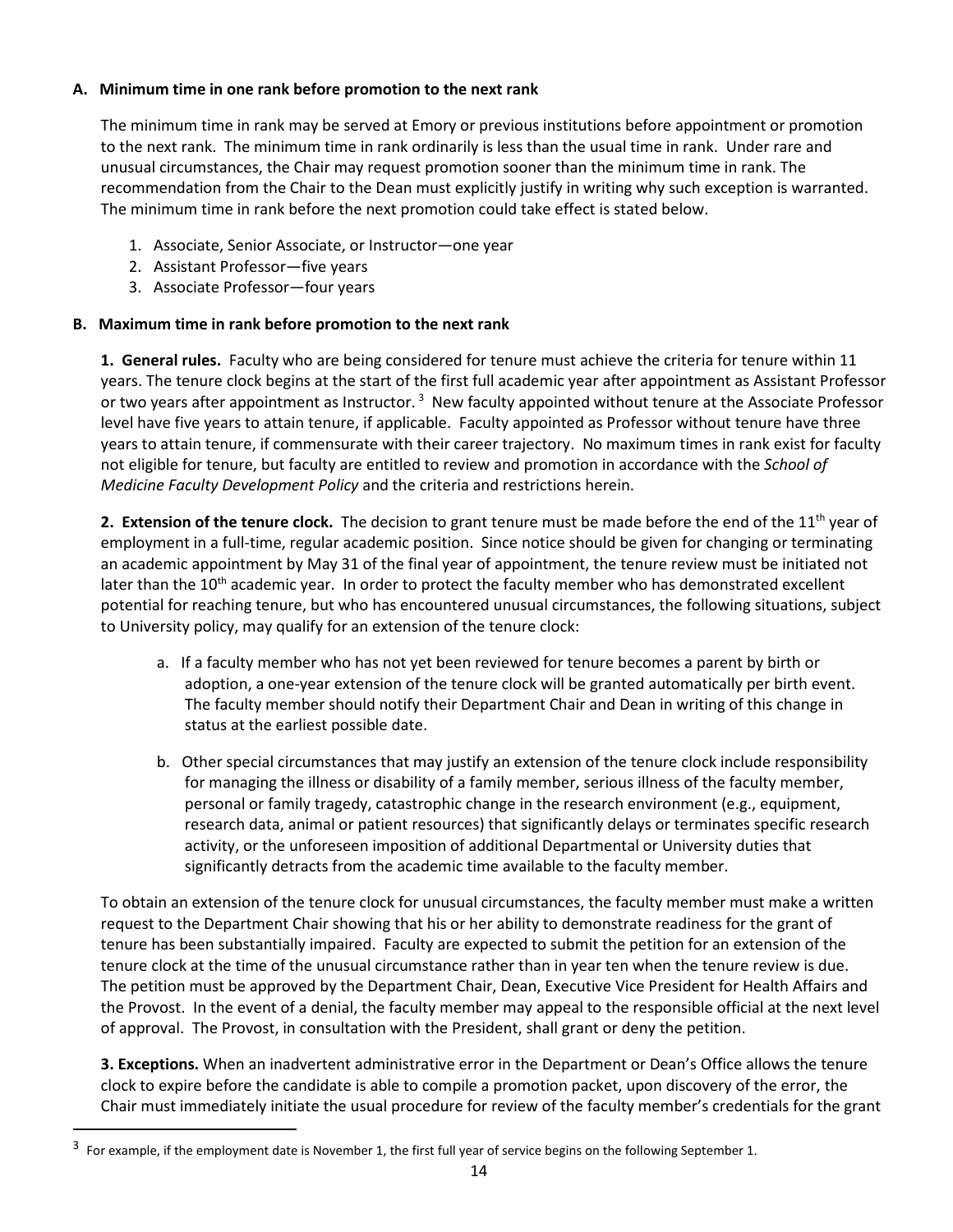of tenure; or, with the consent of the faculty member, allow the tenure clock to lapse. If initiating a review, the Department Chair shall then submit to the Dean a written report explaining the reason for the overdue submission; the Department's recommendation, favorable or unfavorable; reasons for the recommendation; and the usual complete supporting materials.If the Dean agrees that the circumstances merit exceptional consideration, a favorable recommendation from the Chair will be considered as described in section VII.E. Recommendation of the faculty action to the Provost and President of the University for special consideration shall be at the discretion of the dean. If an unfavorable recommendation is made by the Department, the FCAP, the Council of Chairs, or the Dean, the faculty member shall have the rights of appeal described herein.

In rare and unusual circumstances, the Dean may consider proposing a grant of tenure for a Professor who has exceeded the tenure clock and through a change in career focus has achieved the performance metrics of a tenured Professor. The Dean will consult with the Provost before moving such a case forward.

# **C. Terms and renewal of limited appointments**

In accordance with the *Statement*, the terms of limited appointments shall be stated in writing, and the details of limited appointments that are contingent upon specified grants and contracts should be described. Written notice as prescribed in the *Statement* is required for non-renewal of limited appointments. In the School, renewal of limited appointments shall occur on a yearly basis, in accordance with the *Statement*, unless written notice of non-renewal of the appointment is provided by the Department Chair to the faculty member. Limited appointments in the School are for one year, unless a shorter period is specified in the recruitment and appointment letter.

# **D. Departmental procedures for appointment/promotion**

**1. Chair's review.** The credentials of all faculty shall be reviewed by the Chair of the Department in accordance with these *Guidelines* and the *School of Medicine Faculty Development Policy*. Written notice of non-renewal shall conform to the requirements of the *Statement*. Action leading to nomination of an individual for appointment or promotion will be initiated by the Chair of the primary Department in accordance with these *Guidelines* and established Department guidelines.

**2. Departmental committee review.** The individual under consideration shall be provided sufficient notice to allow preparation of appropriate supporting documentation, all of which shall be considered by the Department appointments and promotions committee when preparing its recommendation to the Department Chair. The committee recommendation, including the vote totals, will be included in the Chair's letter. All reviews shall conform with University policies on equity and inclusion and utilize best practices with respect to the composition of the committee.

**3. Evaluations.** Evaluations are required for all senior promotion actions (Associate Professor and Professor). For the faculty ranks of Associate, Senior Associate, Instructor and Assistant Professor, no evaluations other than the Chair's letter are required, but they may be included.

In consultation with the Department Chair, the candidate will develop a list of potential internal and external evaluators, a brief description of the credentials of each that explain the selection of that evaluator; the evaluator's perceived standing in the field with regard to scholarship, teaching, and/or professional service; and the evaluator's relationship to the candidate, if any. A candidate may not solicit or contact potential evaluators once promotion materials have been submitted to their department, as this would disqualify evaluators from participating in the review process. Using a standard letter and Evaluator Profile Form approved by the Provost, the Dean's Office shall solicit, track, and collect all internal and external evaluations for cases involving grant of tenure. For other actions, the Department shall solicit, track, and collect all evaluations. All evaluations received by the Dean's Office will be provided to the Chair and will be considered in the reviews of the candidate's credentials. For reporting purposes and for consideration in the review process, if appropriate, the Dean's Office or the Department shall record the reasons, to the extent known,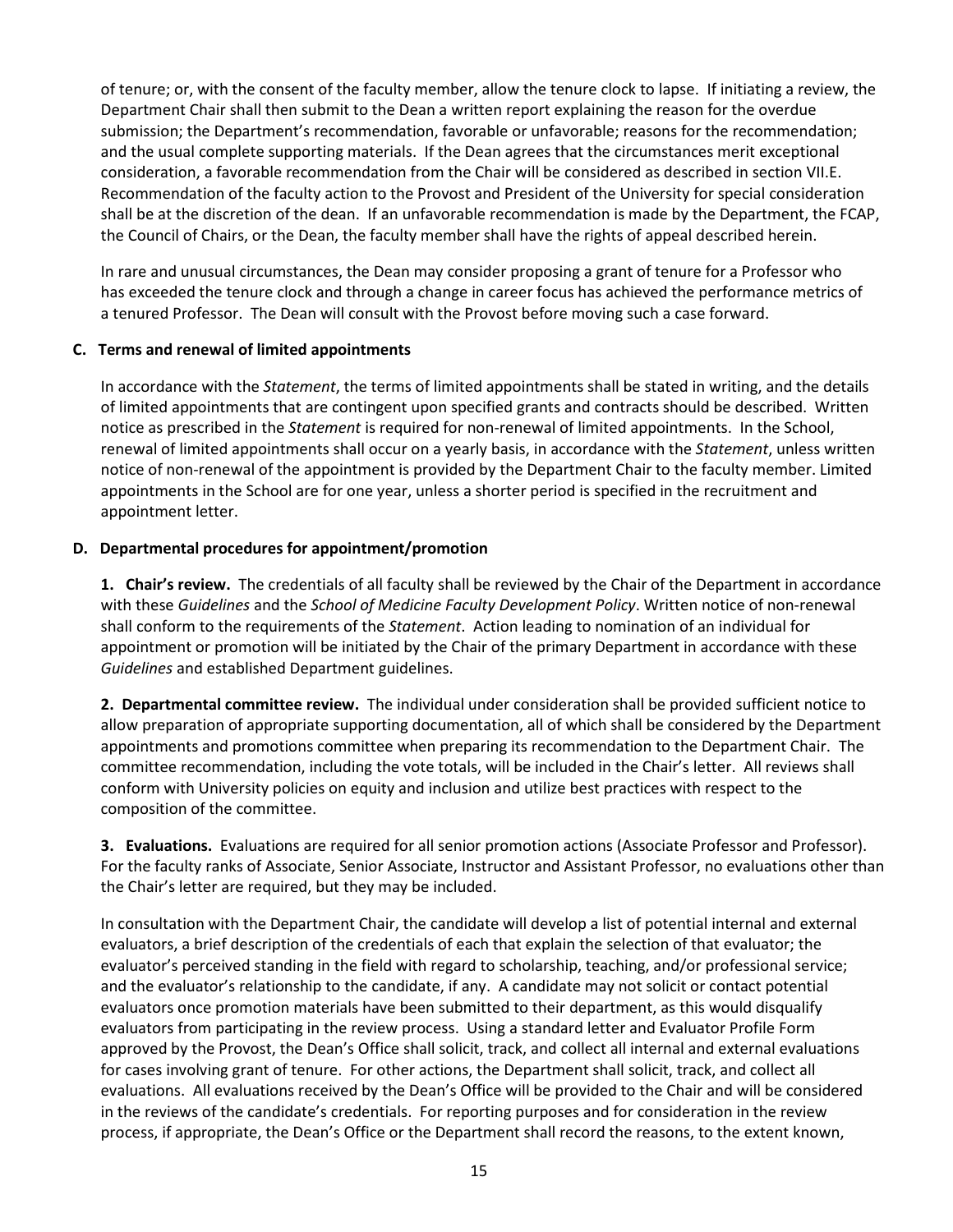that any invited evaluators fail to respond.

At least four evaluations for non-tenured Associate Professor appointments and promotions and at least six evaluations for all non-tenured Professor actions appointments and promotions must be received from faculty members/faculty equivalent who hold the rank to which the candidate aspires, or higher. External evaluators of the candidate's research should be top-ranking, acknowledged scholars in the candidate's field. For nontenured appointments, three (for Associate Professor) or four (for Professor) of these evaluations must be from arm's length external evaluators who have not collaborated with the individual within the last five years, have not published with the individual in the last five years except as part of a large working group, and do not have any other close present or past relationship, including as mentor/mentee, supervisor/supervisee, or close colleague **(Table 10)**. The other evaluations may be from external collaborators who are familiar with the candidate's contributions to the field (non-arm's length) or from internal evaluators who are not in the same primary or joint department as the candidate. Internal evaluations may be from faculty in the candidate's secondary department, provided that the candidate and evaluator do not have a close working relationship. For tenure decisions, all evaluations must meet the criteria set forth by the Provost's Office. In all cases, an evaluator must complete the School of Medicine Evaluator Profile Form documenting their relationship with the candidate and identifying any conflicts of interest that may exist and provide a letter summarizing their opinion.

| <b>Proposed rank</b>                   | <b>Required evaluations</b>       |                                                                |                       |                                         |
|----------------------------------------|-----------------------------------|----------------------------------------------------------------|-----------------------|-----------------------------------------|
|                                        | External/internal                 |                                                                | Research<br>team lead | Chair joint/<br>secondary<br>department |
| <b>Associate Professor, non-</b>       | Required: 4                       |                                                                | Optional              | If applicable                           |
| tenured                                | $\geq$ 3 arm's length<br>external | 1 arm's length or non-<br>arms' length external<br>or internal |                       |                                         |
| <b>Associate Professor,</b><br>tenured | Follow university guidelines      |                                                                | Optional              | If applicable                           |
| Professor, non-tenured                 | Required: 6                       |                                                                | Optional              | If applicable                           |
|                                        | $\geq$ 4 arm's length<br>external | 2 arm's length or non-<br>arms' length external<br>or internal |                       |                                         |
| Professor, tenured                     | Follow university guidelines      |                                                                | N/A                   | If applicable                           |

# **Table 10: Evaluations**

Inclusion of one optional letter from the candidate's research team leader, if applicable, may be submitted. For all faculty who hold joint or secondary appointments in the School or a University unit outside the School, a letter of support for the candidate from the Dean, Department Chair or Director of the unit in which the candidate holds the joint or secondary appointment must be included.

**4. Departmental packet to Dean.** The materials provided to the Dean shall include those required by the University's Tenure and Promotion Advisory Committee (TPAC) and the Provost **(Appendix A).** Briefly, they will include the Department Chair's letter; the candidate's teaching portfolio, service portfolio, curriculum vitae, onepage curriculum vitae (tenure candidates only), and personal statement, all in the School format; copies of up to five representative publications; internal and external evaluations, as well as a list of evaluators ; and the aforementioned letter of support from the Dean, Department Chair or Director of the unit in which the candidate holds a joint or secondary appointment.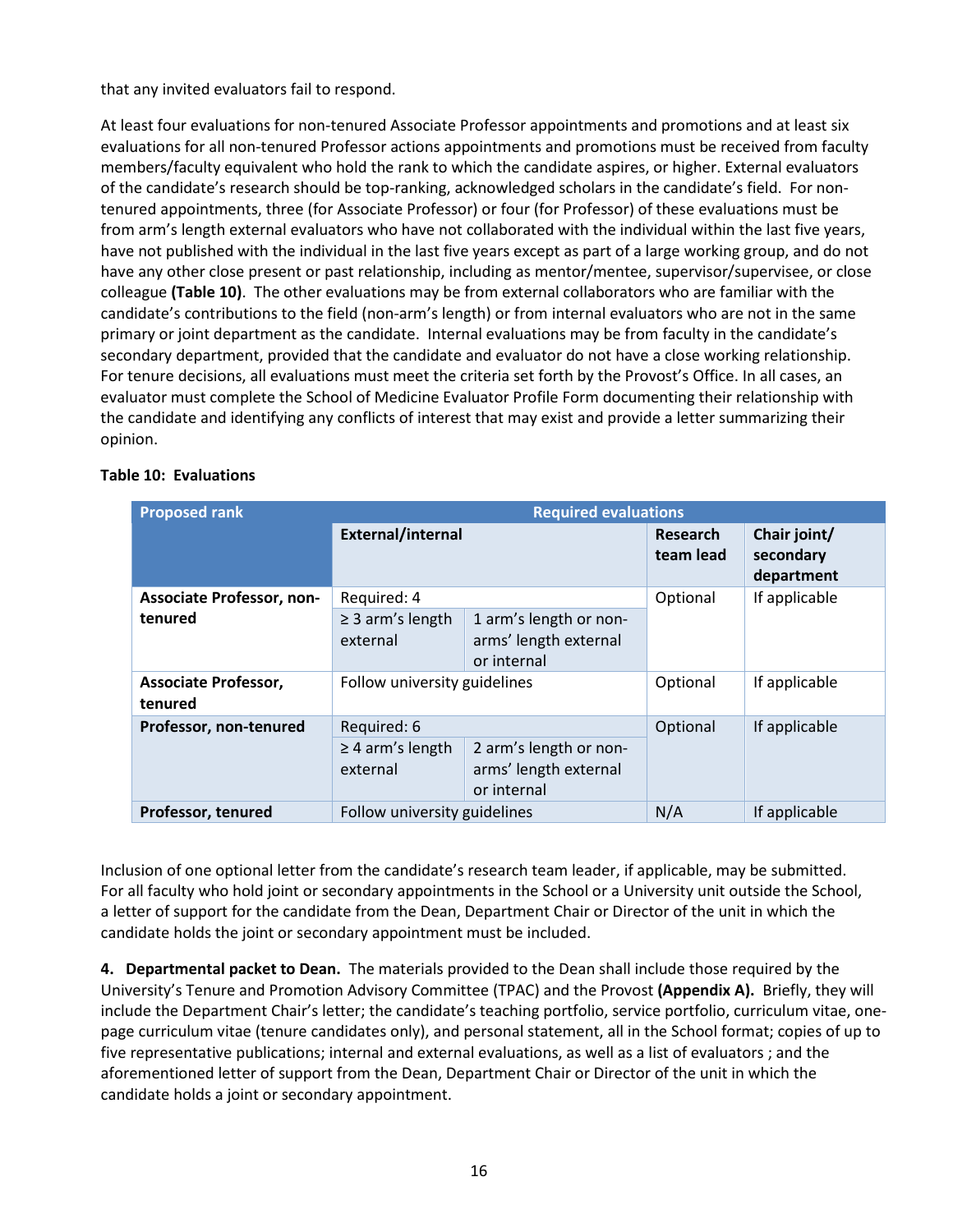## **E. Procedures for extra-departmental review**

**1. Appointments and promotions to limited introductory ranks.** The record of the candidate nominated for appointment or promotion to any of the limited introductory ranks is ordinarily reviewed and acted upon by the Dean without further consultation. The Department Chair should provide a letter explaining the request and a copy of the candidate's curriculum vitae. Appointments and promotions so accomplished are reported to the Council of Chairs monthly.

**2. Appointments and promotions to Associate Professor and Professor.** Proposals for appointments or promotions to the rank of Associate Professor or Professor are forwarded by the Dean to the FCAP. The FCAP composition is described in the *Bylaws of the Emory University School of Medicine Faculty Committee on Appointments and Promotions*. Candidates recommended for appointment to these ranks must submit their dossier (as described in Section VII.D.4) to allow time for the various levels of review to occur within six months of their start date. During the review process, candidates shall hold the titles of Associate Professor (Provisional) or Professor (Provisional). Failure to comply with this timeline may result in reversion to the title of Assistant Professor until such time as the action is reviewed and approved.

**a. The FCAP's initial review of a proposal for appointment or promotion.** Proposed actions are reviewed by the FCAP in a similar manner as for limited and continuous faculty appointments using the criteria appropriate to each, including any additional Department-specific criteria. The Committee will assess whether the documentation submitted by the candidate and the Chair adequately supports appointment or promotion based on the area of distinction chosen by the candidate, the criteria set forth in **Tables 6-9**, and the benchmarks in **Tables 1-5**. The Committee may request in writing, through the Dean's Office, additional information from the Department Chair.

The FCAP shall discuss and vote on each candidate separately. Members of the Committee will be provided with the complete packet for each faculty action. The Committee Chair will assign a primary and secondary reviewer who do not have a personal conflict of interest or hold a primary appointment in the same Department, and who hold an academic rank equal to or higher than of the expected rank of the candidate. Reviewers will rigorously evaluate the candidate's scholarship, teaching, and professional service in accordance with the criteria described herein. Evaluations shall be used to judge a candidate's local, regional, national and/or international reputation, and impact. The primary reviewer will present their evaluation to the Committee, and the secondary reviewer will provide additional comments as necessary. The entire Committee will then discuss the merits of the candidate's application.

- **b. The FCAP vote on proposed actions.** A quorum of more than half of the Committee, including the Chair, is required for each discussion and vote on a faculty action. The Committee shall vote upon tenure and promotion recommendations separately. Any Committee member with a conflict of interest shall leave the room during the consideration and shall not vote. Members absent from the discussion may not vote and must be recorded as absent. The Committee's recommendation to support or deny the proposed promotion or appointment shall be based upon a simple majority vote. The vote of each of the members present shall be recorded; however, the deliberations of the Committee are confidential except as reported in aggregate to the Dean and the Council of Chairs.
- **c. Committee report to the Dean.** For each faculty action, the Committee Chair will provide to the Dean a written report that reflects the Committee's deliberations and recommendation, including the criteria proposed by the Chair, the strengths and weaknesses of the candidate based on the criteria described herein, a summary of the opinions of the external evaluators, and the Committee vote. When the Committee vote is not unanimous, the minority opinion will be detailed in the report.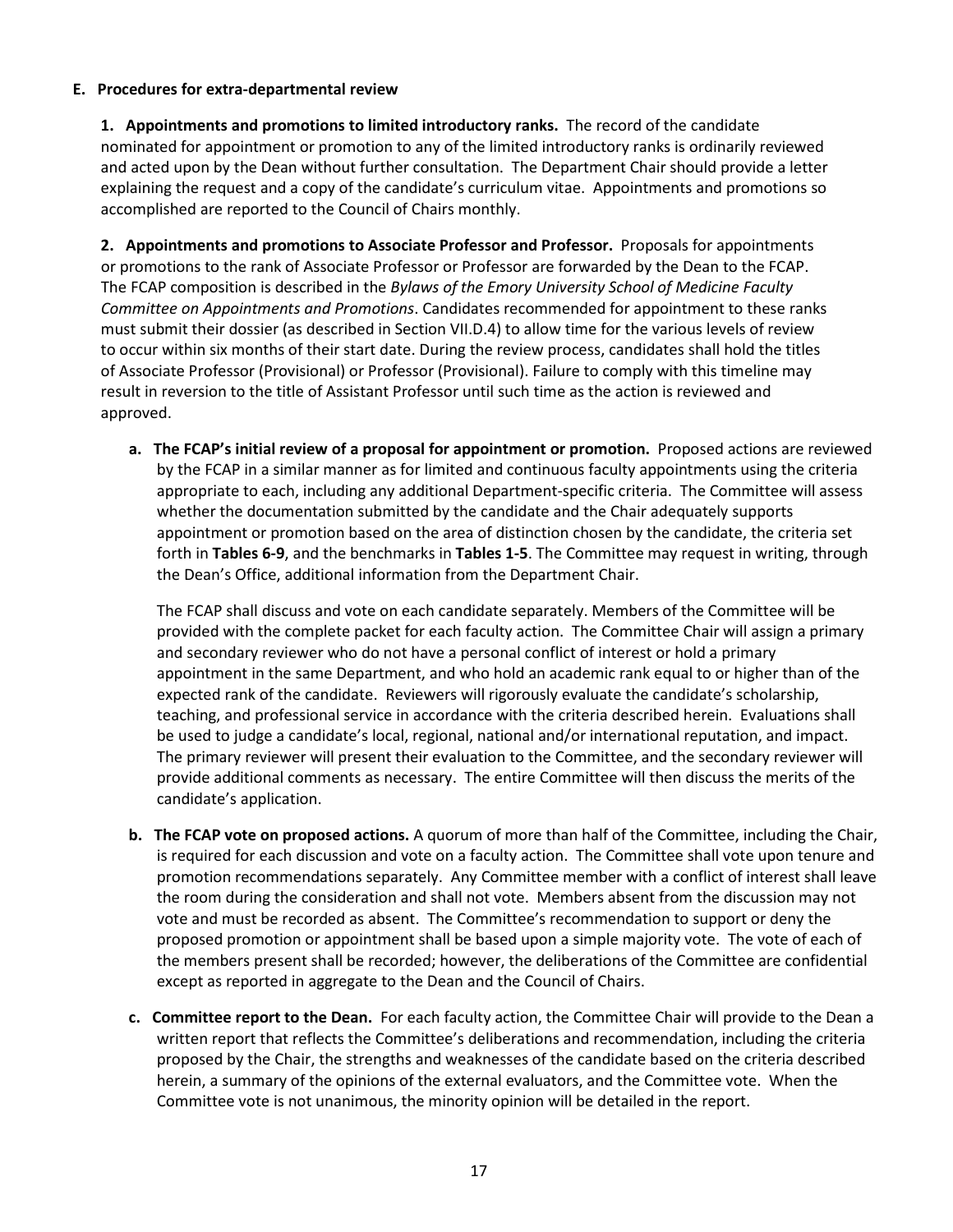**d. Action by the Dean and the Council of Chairs.** The recommendation of the FCAP is advisory to the Council of Chairs and the Dean. If the FCAP recommendation is for a non-tenure appointment or promotion, and is favorable by at least a two-thirds majority vote, the Council of Chairs then reviews the promotion materials and the FCAP's decision and makes final recommendation via a consent agenda for the Dean's approval, depending upon the needs of the School and the University and upon fiscal considerations. If a favorable recommendation is supported by a vote greater than one-half but less than two-thirds of the FCAP, then the Council of Chairs will review and discuss the action at a regular meeting.

If the favorable recommendation involves grant of tenure, then the action will be assigned to two Department Chairs for in-depth review at the Council of Chairs meeting. The Chair of the FCAP will present to the Council of Chairs a summary of the FCAP's recommendation and will answer questions. The two Chairs who have performed the review will present their conclusions, and the Chair of the candidate's Department will be asked for comment. The Council of Chairs will then discuss and vote on the action after the Department Chair has recused himself/herself.

Unfavorable FCAP recommendations with which the Dean concurs are remanded to the Department Chair with a description of the Chair's options. The Department Chair may confer with the candidate when considering whether to accept the FCAP decision or to appeal, but the FCAP report itself must remain confidential because it contains information about the evaluators' opinions. If the Department Chair disagrees with the outcome of the FCAP deliberation, (s)he may appeal the action to the Council of Chairs as described above for tenure cases. If the Department Chair opposes the promotion, but the candidate believes the action should go forward and the case meets the criteria outlined below for appeals, (s)he may appeal to the Dean. At his/her discretion, the Dean may appoint two members from the Council of Chairs to present the candidate to the Council of Chairs for review.

When the Dean does not concur with the FCAP, (s)he may seek further advice from the Council of Chairs.

**e. Action by the Provost.** All tenure actions approved by the FCAP, the Council of Chairs and the Dean shall be forwarded to the Provost's Office for review and approval, along with a letter from the Dean outlining the School's promotion procedures, the candidate's contributions to their field, and the outcome of the School's deliberations. Refer to the Faculty Handbook for University procedures.

## **f. Appeals.**

- **i. Appeal of Chair's decision or decision of Departmental committee.** If the Department Chair declines to initiate the process that may lead to a recommendation for promotion, or if the Department's recommendation is unfavorable, the candidate or other faculty members acting on their behalf may submit a written appeal to the Dean. The Dean has the discretion to accept or decline to accept the appeal. If the appeal is accepted, the Dean may make a decision on the appeal, may submit the case to the FCAP as specified herein, or may seek advice from the Council of Chairs.
- **ii. Appeal of recommendation of the FCAP.** A candidate or Department Chair may appeal in writing to the Dean an unfavorable FCAP recommendation. The basis for such an appeal shall be either that (a) the FCAP failed to adhere to and equitably apply the *Guidelines*; or (b) that there has been a violation of academic freedom. The Dean has the discretion to accept or decline to accept the appeal. If the appeal is accepted, the Dean may make a decision on the appeal or may seek advice from the Council of Chairs. The Council of Chairs will consider only substantive information in any decision that may reverse the recommendation of the FCAP.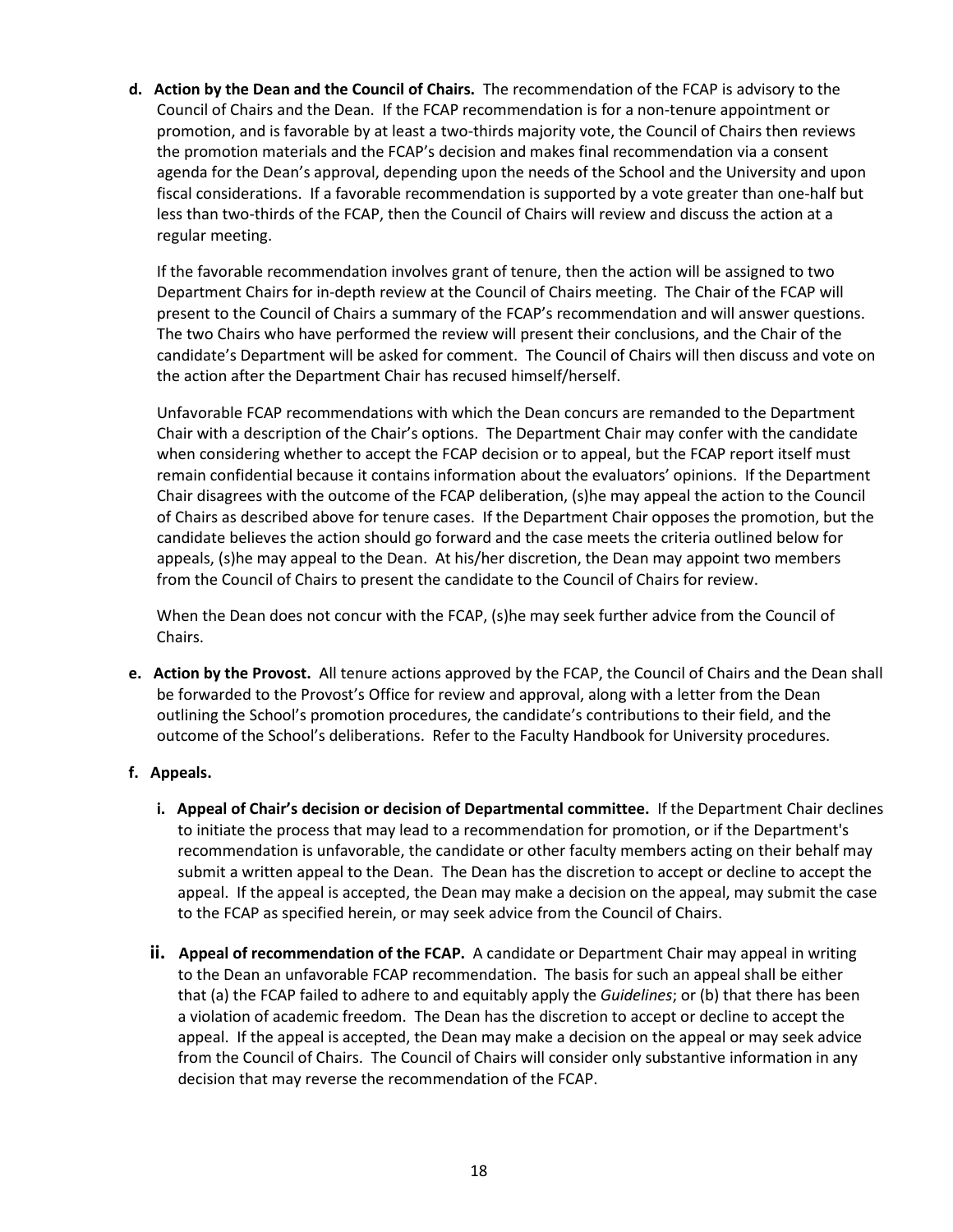- **iii. Appeal of decision of Dean.** A candidate may appeal to the Executive Vice President for Health Affairs an unfavorable decision by the Dean. The Executive Vice President of Health Affairs, in coordination with the Provost, will determine the procedure by which such appeals are reviewed.
- **iv. Appeal of decision allegedly based on discrimination.** Any faculty member may appeal an unfavorable decision believed to be based upon prohibited discrimination through the procedure prescribed by the Emory University Office of Equity and Inclusion.
- **F. Terminations.** The decision whether to terminate a faculty member denied tenure will reside with the Department Chair and the Dean, who will consider the potential for the faculty member to continue to contribute to the missions of the University and the financial impact of such a decision. Termination procedures and decisions concerning termination for cause will conform to the *Statement*.

# **G. Special cases**

**1. Procedure for review of long-term Associate Professor with tenure.** [*Adapted from and subject to policy established by the University Board of Trustees.*] Occasionally, tenured members of the faculty take on roles or an emphasis in their work that does not meet the standard criteria for promotion with the result that they remain in the rank of Associate Professor for many years. The careers of such individuals may not receive the wider professional recognition of the more typical scholarly career but nonetheless reflect outstanding and important contributions to the University. Such persons could be eligible for consideration for the rank of Professor with tenure. At their discretion, Department Chairs or the Dean may review and nominate for promotion such individuals who have been in rank 12 years or longer. The nomination must be supported by evidence of extraordinary contributions to, and outstanding performance in, teaching or service, and as appropriate, scholarship. The nomination for appointment to Professor with tenure will be processed and reviewed in the usual manner for such appointment.

**2. Procedure for reappointment of faculty returning to the University after an absence.** If a non-tenured faculty member voluntarily leaves the University and then wishes to return within two years, the Chair may request reappointment at the same rank without full review by the FCAP and the Council of Chairs. In such cases, the Chair shall submit a reappointment request and the candidate's updated curriculum vitae to the Dean. The Dean may accept the recommendation or request review by the FCAP and the Council of Chairs. This policy does not apply to faculty members with tenure. Faculty members with tenured appointments or those who have been gone from the University for more than two years, will undergo review of their appointment following the regular procedures described herein.

**3. One-time procedures for actions proposed during transition to these guidelines (grandfather clause).** The phase-in of this new version of the *Guidelines* will begin on September 1, 2017 and will occur as follows:

- Promotion proposals for those whose faculty appointment at the University began after September 1, 2015 shall automatically be considered under these new *Guidelines*.
- Those who were appointed faculty in the School on or before September 1, 2015 shall have until September 1, 2020 to be considered for promotion under the previous 2011 *Guidelines* if they so choose.
- If a faculty member is proposed for promotion under the 2011 *Guidelines* and fails to be promoted, all further promotion proposals shall be considered under the 2017 *Guidelines*.
- After September 1, 2017, once a change in rank has occurred, further actions will only be considered under the 2017 *Guidelines*.
- Faculty who have been denied tenure under the 2011 *Guidelines* shall be reconsidered for tenure only under the 2017 *Guidelines* if they are within the 11-year tenure clock.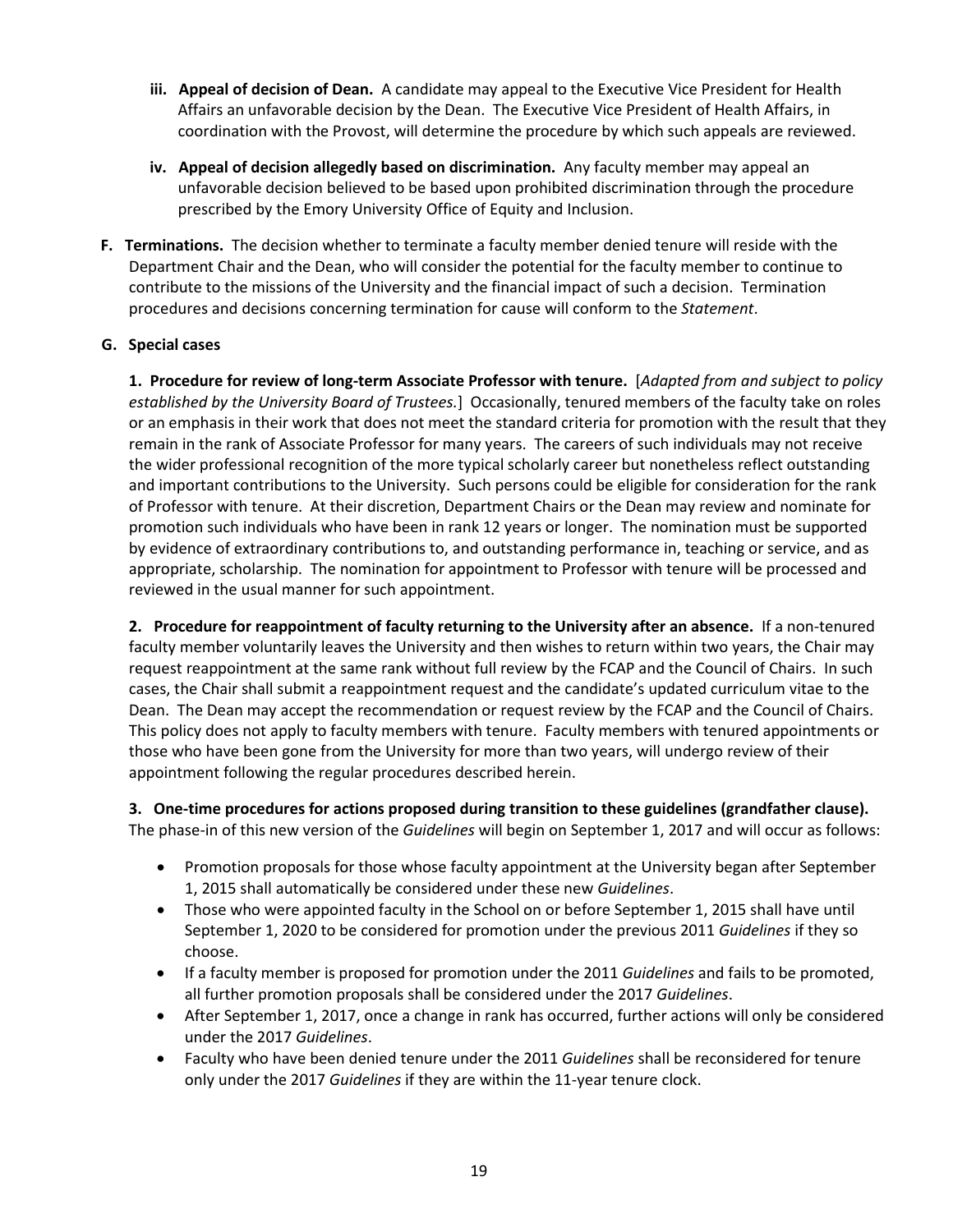#### **VIII. ADJUNCT FACULTY APPOINTMENTS AND PROMOTIONS**

#### **A. Adjunct faculty appointments**

All adjunct faculty appointments in the School of Medicine are limited, and their conditions should be stated in writing at the time of their initiation. These appointments automatically terminate two years after the date of appointment unless renewed in writing by the Department Chair. All faculty who hold adjunct faculty appointments in the School are subject to, and shall comply with, the policies and procedures of the Department, School, and University, and further to any local, state, and federal laws and regulations that are applicable to their activities at Emory.

Adjunct faculty serve in a volunteer capacity without financial compensation. Appointments to the ranks of Adjunct Instructor through Adjunct Professor are reserved for individuals generally from outside Emory who have completed their graduate degrees and who contribute actively to the clinical, educational and/or research missions of the School. The initial adjunct appointment shall be at the rank of Instructor unless accomplishments are commensurate with a higher rank. Ranks of Assistant Professor, Associate Professor and Professor require ongoing University mission-specific contributions in teaching, service, and/or scholarship at a level commensurate with those of regular faculty. Adjunct faculty may hold a secondary adjunct faculty appointment, if appropriate.

Adjunct faculty who also hold faculty appointments at other academic institutions must have the approval of their home institutions as well as the Emory Department Chair and Dean to hold an appointment in the School of Medicine, participate in research or clinical activities, submit research grants, or be listed as investigators on research grants at Emory. Research and clinical activities may require special arrangements such as contracts and other agreements.

#### **B. Requirements for appointment and promotion to senior adjunct faculty**

**1. Adjunct Associate Professor.** Adjunct Associate Professors shall exhibit high levels of skill as clinicians, teachers, and/or researchers. They shall contribute actively to the clinical, educational, and/or research programs of the School at a level commensurate with that expected of regular faculty at this rank.

**2. Adjunct Professor.** Adjunct Professors shall have achieved undisputed recognition as outstanding clinicians, teachers and/or researchers. They shall contribute actively to the clinical, educational and/or research programs of the School at a level commensurate with that expected of regular faculty at this rank.

## **C. Procedures for adjunct faculty appointments and promotions**

Nominations for appointments and promotions in the adjunct faculty ranks are recommended, processed, and reviewed in the same manner as those for regular faculty appointments to the rank of Assistant Professor. In addition to approvals from the Department Chair and Dean, special contractual agreements may be required for adjunct faculty candidates who hold faculty appointments at other institutions. The Dean's Office will assist Department Chairs in obtaining such agreements.

#### **IX. RECORDS**

These *Guidelines* and any additional Departmental requirements for appointment, promotion, tenure, and termination must be kept on file in the Dean's Office, posted on the School of Medicine website and made available to the faculty. Complete records of the formal Departmental review process for each candidate, including all pertinent data and the written reports of recommendations, must be kept on file in the Department of the candidate for a period of not less than three years, regardless of whether a recommendation for appointment or promotion was made. A complete record of the appointment and promotion history of each faculty member shall be kept on file in the Dean's Office for at least seven years following the individual's resignation, termination, or retirement date.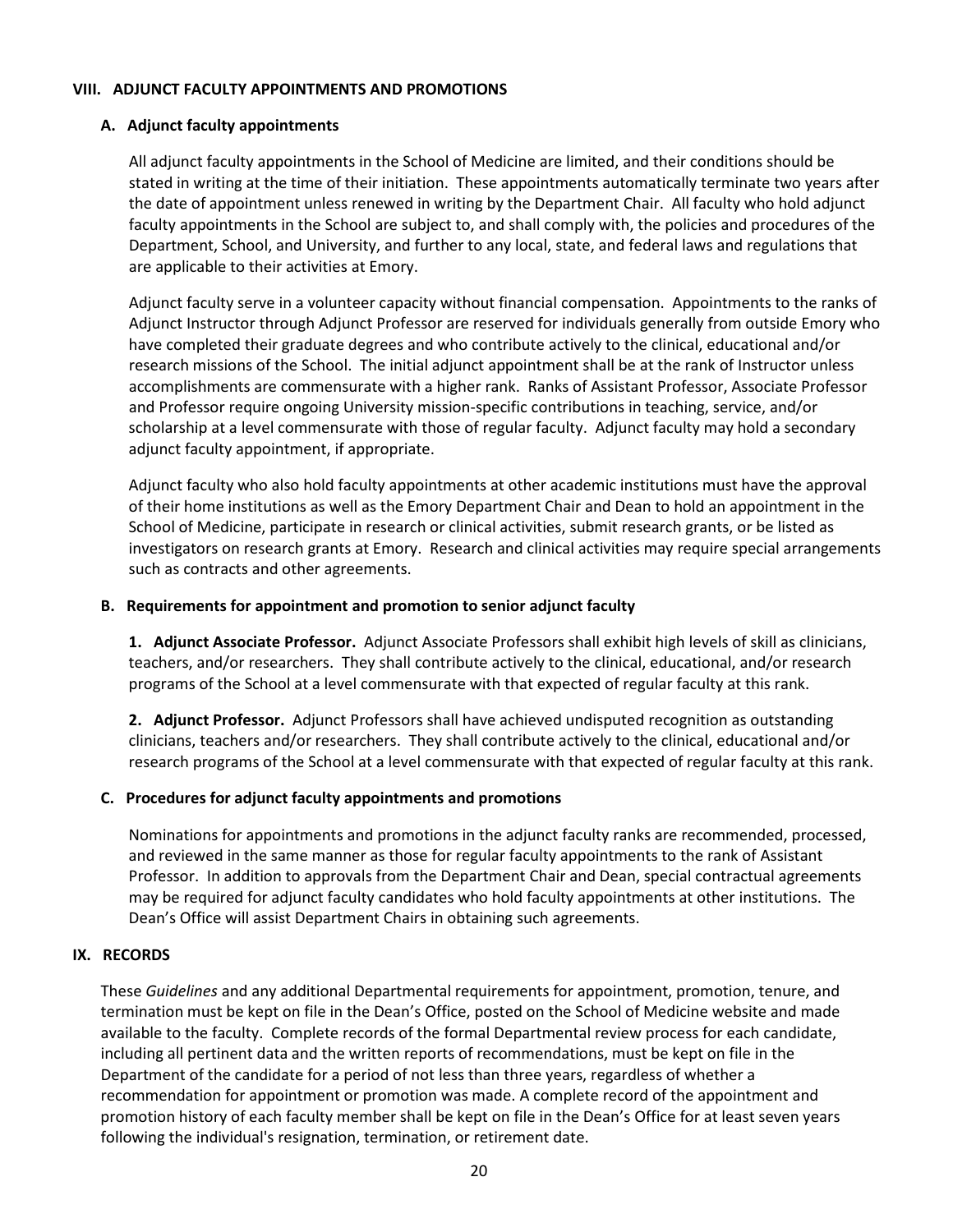These *Guidelines* were approved by the Faculty, Council of Chairs, and The Board of Trustees effective 5/3/2017.

Revisions approved by the Council of Chairs 6/18/2018.

Revisions approved by the Council of Chairs 6/15/2020.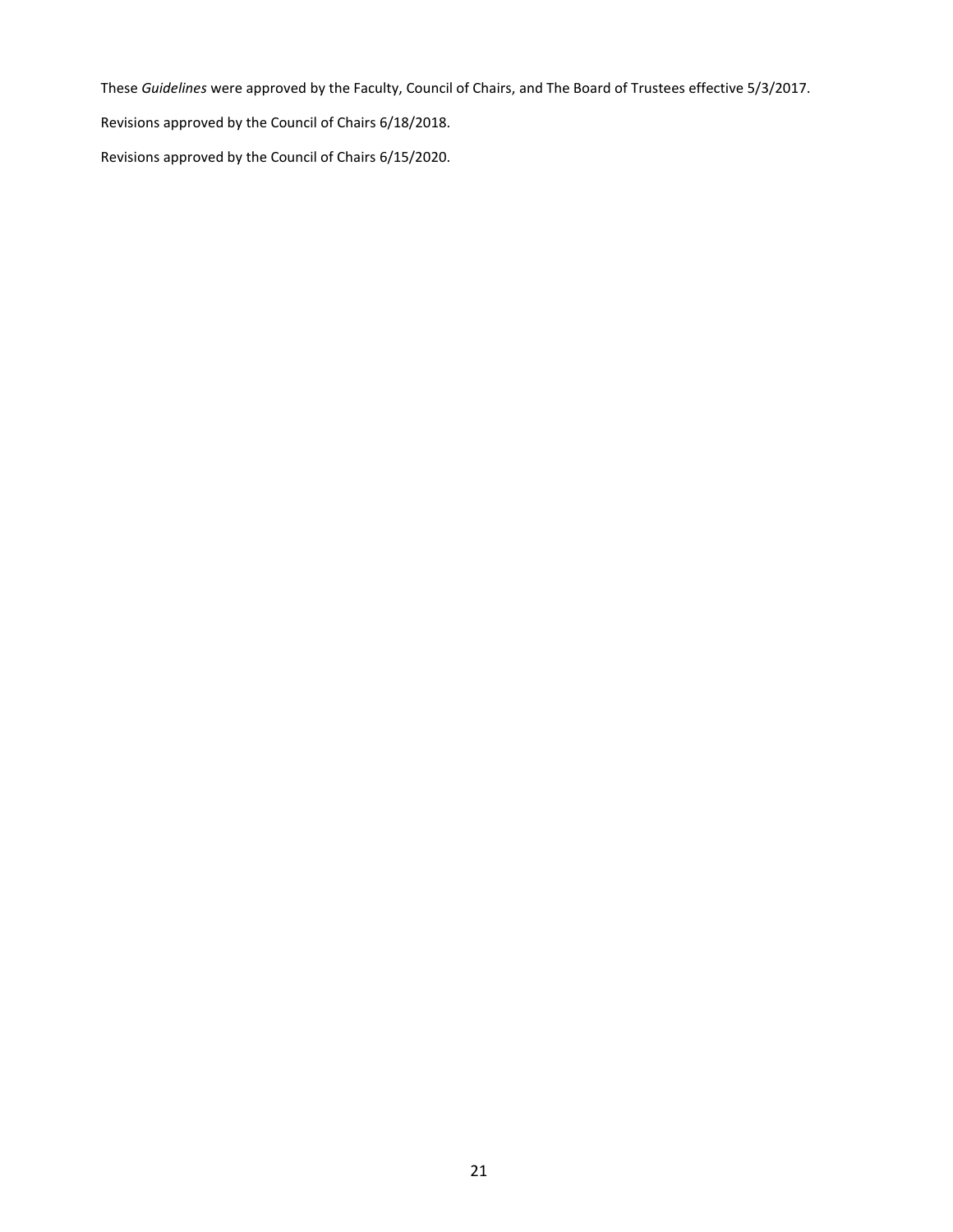## **APPENDIX A APPOINTMENT AND PROMOTION MATERIALS**

# **A. Contents of the appointment or promotion packet**

1. Chair's letter

The Chair shall submit to the Dean of the School of Medicine a written letter of recommendation summarizing the formal independent departmental promotion review proceedings and recommending the basis for promotion. The Chair's letter, with evaluators' names and comments redacted, shall be available to the individual under consideration, if requested. The Chair's letter will include:

- (a) A clear statement of the area of distinction chosen by the candidate and the institutional/regional or national/international levels of accomplishment in scholarship, teaching and professional service;
- (b) For a new appointment, a description of the position the candidate will assume;
- (c) A description in lay terms of the candidate's accomplishments in scholarship, teaching, and service, as well as an assessment of the candidate's qualifications in each area for appointment or promotion, including the candidate's standing within the field compared to other distinguished experts in the field;
- (c) An assessment of the current and future impact of the candidate's scholarship, teaching, and service;
- (d) A description of how the candidate's appointment, promotion, and/or tenure will advance the purposes of the Department, School, and University;
- (f) A statement of the data or documents that were reviewed by the Department appointments and promotions committee and the Chair;
- (g) A summary of the opinions of the evaluators, including quotations from their evaluations;
- (h) The vote of the Department appointments and promotions committee (without names).
- (i) A statement that the Office of Equity and Inclusion guidelines were followed.

2. For tenure candidates only, a one-page summary of the curriculum vitae, using the template provided by the School.

- 3. A copy of the candidate's full curriculum vitae in the standard School curriculum vitae format.
- 4. The candidate's Teaching Portfolio, prepared by the candidate, using the template provided by the School.
- 5. The candidate's Service Portfolio, prepared by the candidate, using the template provided by the School.
- 6. Copies of up to five representative publications selected by the candidate that were provided to the evaluators.

7. A personal statement prepared by the candidate in language that a nonspecialist can understand describing what the candidate plans to do in the next few years in scholarship, teaching, and service and also reviewing prior achievements in these areas. The statement should be no more than five pages long.

8. Copies of all external evaluations, whether favorable or unfavorable, as well as internal evaluations, if applicable.

9. A list of all external and internal evaluators, including their contact information; a brief description of the credentials of each that explain the selection of that evaluator; each evaluator's perceived standing in the field of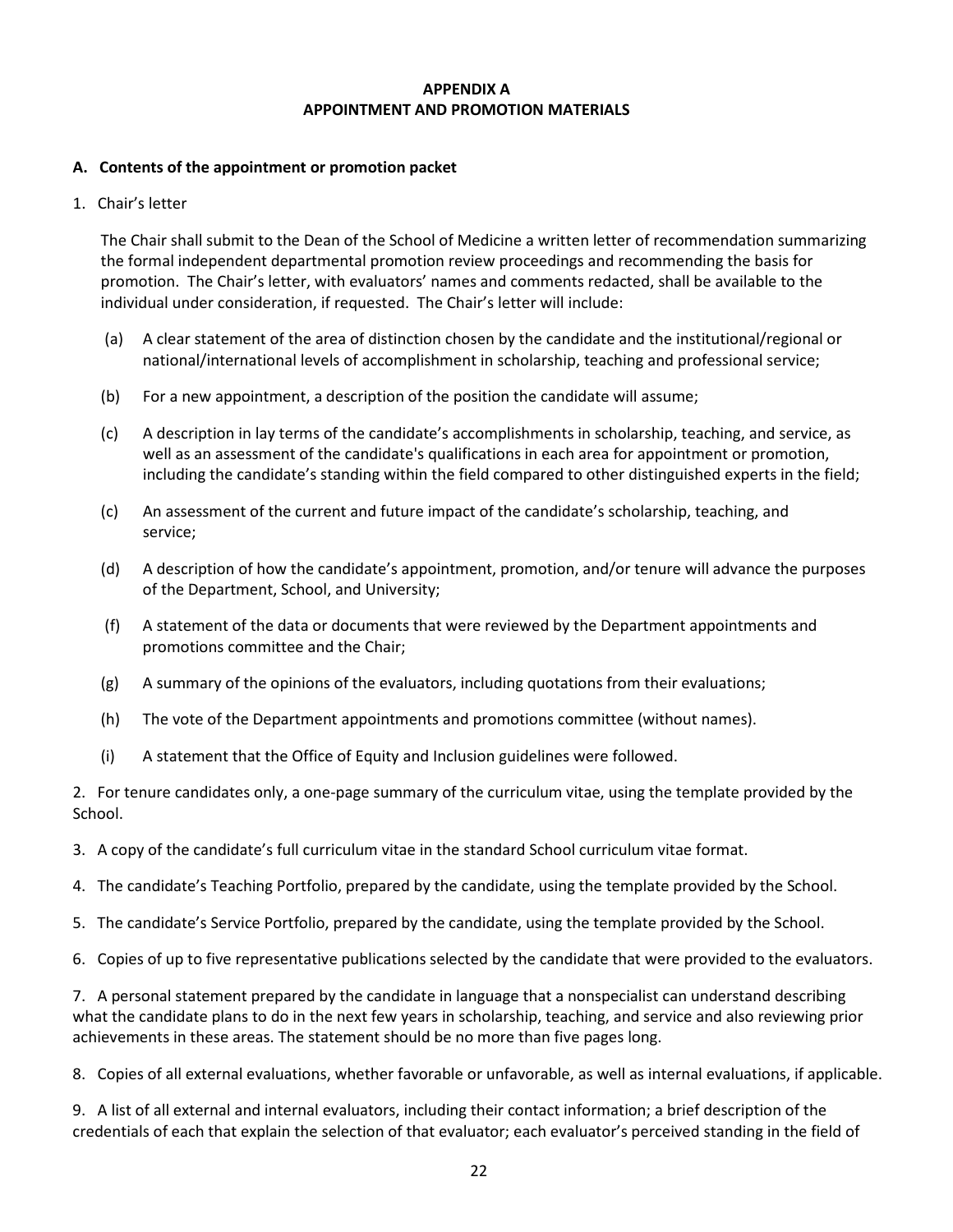scholarship, teaching, and/or service; and each evaluator's relationship to the candidate, if any (e.g., doctoral advisor, co-author, former student, research collaborator, residency director, fellowship advisor).

10. CV addendum, including new appointments, newly accepted publications, new grant awards, etc., that have been achieved during the Departmental review process.

# **B. Contents of the teaching portfolio**

1. A statement of the candidate's teaching philosophy.

2. A description of the institutional teaching activities in which the candidate has been engaged, including quantity (hours or numbers). Teaching activities include leadership positions held, courses directed, lecture duties, small group teaching, one-on-one sessions, bedside teaching, invited educational presentations, CME course organization and presentations, supervisory teaching (exam preparation, thesis committees, trainees supervised, mentoring activities), and educational committee memberships.

3. A description of the regional teaching activities in which the candidate engaged, including quantity. Teaching activities include educational presentations, workshops given, CME course organization, supervisory teaching, and education committee memberships.

4. A description of the national teaching activities in which the candidate engaged, including quantity. Teaching activities include educational presentations, workshops given, CME course organization, supervisory teaching, and education committee memberships.

5. A list of teaching materials prepared or edited by the candidate.

6. A list of teaching or education-related awards.

7. A list of public service activities oriented towards education; e.g., patient education materials or participation in community education forums.

8. A list of courses and self-instructional activities taken to improve teaching skills.

9. Supporting materials that include letters from former trainees or peers who have observed the candidate's teaching, formal evaluations from courses taught, and examples of teaching materials prepared by the candidate, if any.

# **C. Contents of the service portfolio**

1. Current administrative appointments, including a brief description of the candidate's roles and accomplishments.

2. Clinical service contributions, including patient care, quality improvement efforts, program development, and outreach.

- 3. A list of society memberships, including offices held.
- 4. A list of committee memberships, including offices held.
- 5. A list of peer review activities, including reviews of grants, manuscripts and conference abstracts.
- 6. A list of editorships and editorial boards and a description of their role.
- 7. A description of the candidate's role in the organization of national or international conferences.
- 8. Consultantships/advisory boards held by the candidate.
- 9. A list of service-related honors and awards, if any.